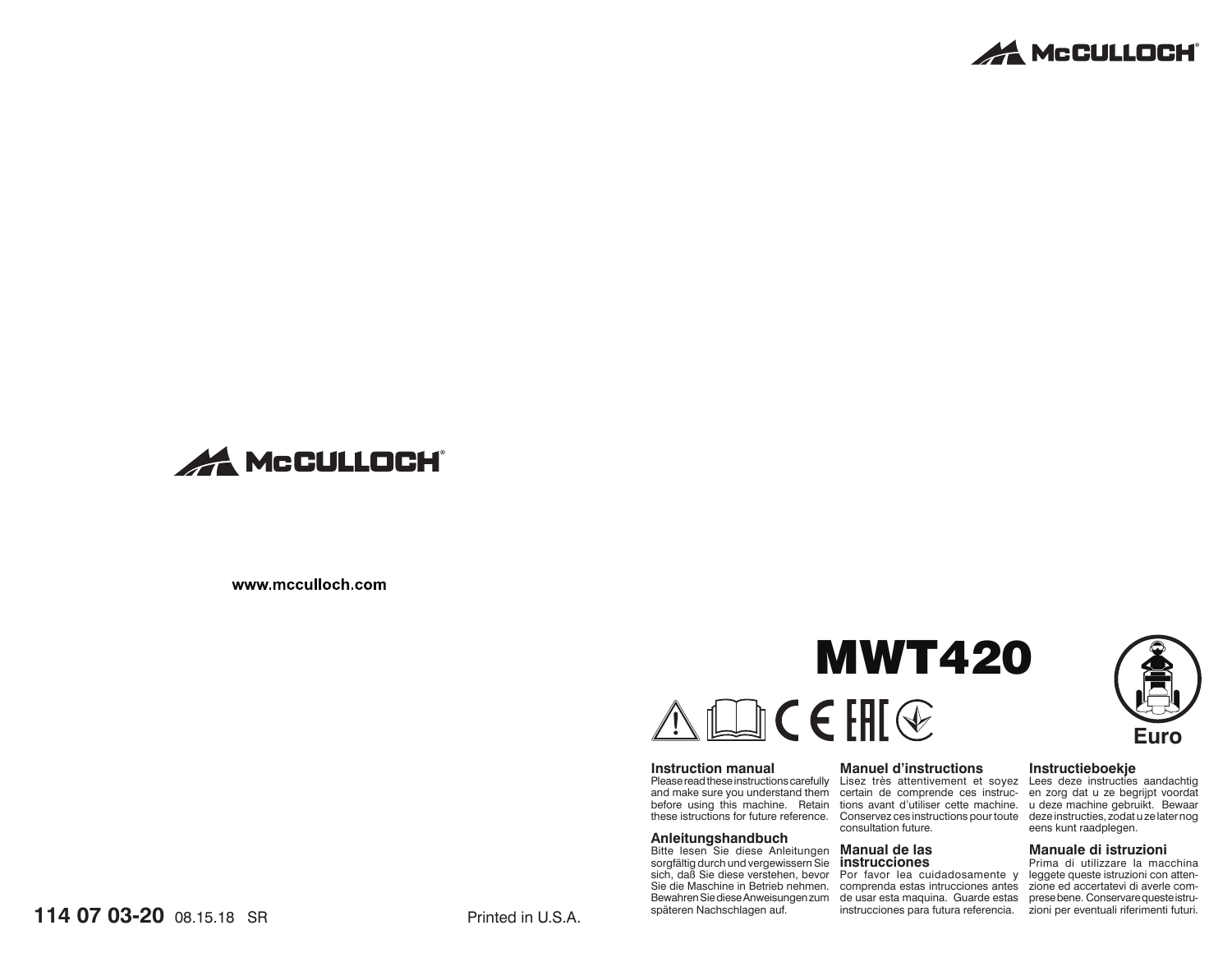# $(en)$

| <b>CONTENTS</b>          | <b>PAGE</b> |
|--------------------------|-------------|
| SAFETY RULES 3-10        |             |
|                          |             |
|                          |             |
|                          |             |
| ADJUSTMENTS 17-20        |             |
|                          |             |
|                          |             |
| <b>MAINTENANCE 26-35</b> |             |
| GENERAL INFORMATION36    |             |
|                          |             |

| <b>INDICE</b><br><b>SIVU</b>           |  |
|----------------------------------------|--|
| <b>REGLAS DE SEGURIDAD 3-10</b>        |  |
| <b>ESPECIFICACIONES TÉCNICAS11</b>     |  |
|                                        |  |
|                                        |  |
|                                        |  |
| <b>ARRANQUE Y PARADA21-23</b>          |  |
| <b>APLICACIÓN DEL CORTACÉSPED24-25</b> |  |
| <b>MANTENIMIENTO 26-35</b>             |  |
| <b>INFORMACIONES GENERALES36</b>       |  |

(es)

 $(de)$ 

| <b>INHALTSVERZEICHNIS</b>            | <b>SEITE</b> |
|--------------------------------------|--------------|
| SICHERHEITSREGELN3-10                |              |
| <b>TECHNISCHE DATEN11</b>            |              |
|                                      |              |
|                                      |              |
|                                      |              |
| <b>START UND ABSTELLEN21-23</b>      |              |
| <b>GEBRAUCH DES RASENMÄHERS24-25</b> |              |
|                                      |              |
| <b>ALLGEMEINE ERLÄUTERUNGEN 36</b>   |              |

| <b>INHOUD</b>                     | <b>PAG</b> |
|-----------------------------------|------------|
| <b>VEILIGHEIDSMAATREGELEN3-10</b> |            |
| <b>TECHNISCHE GEGEVENS11</b>      |            |
|                                   |            |
|                                   |            |
|                                   |            |
| <b>STARTEN EN STOPPEN21-23</b>    |            |
| <b>GEBRUIK VAN DE MAAIER24-25</b> |            |
|                                   |            |
| <b>ALGEMENE INLICHTINGEN 36</b>   |            |

 $\sqrt{\pi}$ 

| TABLE DES MATIERES PAGE                |  |
|----------------------------------------|--|
| <b>MESURES DE SÉCURITÉ PAGE 3-10</b>   |  |
| DONNÉES TECHNIQUES11                   |  |
|                                        |  |
|                                        |  |
|                                        |  |
| <b>MARCHE ET ARRÊT21-23</b>            |  |
| <b>UTILISATION DE LA TONDEUSE24-25</b> |  |
|                                        |  |
| <b>RENSEIGNEMENTS GÉNÉRAUX36</b>       |  |

Manufactured by: **Husqvarna AB SE-561 82Huskvarna, Sweden**

# $\hat{a}$ INDICE DEL CONTENUTO PAGINA

| <b>NORME DE SICUREZZA 3-10</b>     |
|------------------------------------|
| <b>CARATTERISTICHE TECNICHE 11</b> |
|                                    |
|                                    |
|                                    |
| <b>AVVIAMENTO ED ARRESTO21-23</b>  |
| USO DELLA FALCIATRICE24-25         |
| <b>MANUTENZIONE</b> 26-35          |
| <b>INFORMAZIONI GENERICHE 36</b>   |

Original Instructions in English, all others are translations.

### $(\overline{\Pi})$ **CONTENUTO DELLA DICHIARAZIONE DI CONFORMITÀ CE**

Husqvarna AB, SE-561 82 Huskvarna, Svezia, dichiara sotto la propria esclusiva responsabilità che il prodotto indicato:

| <b>Descrizione</b>           | Trimmer a conduzione manuale con<br>motore a combustione |
|------------------------------|----------------------------------------------------------|
| Marchio                      | l McCulloch                                              |
| Piattaforma / Tipo / Modello | MWT420                                                   |
| Lotto                        | l A partire dal numero di serie 2017                     |
|                              |                                                          |

È pienamente conforme alle seguenti norme e direttive UE:

| <b>Descrizione</b>                    |
|---------------------------------------|
| l "relativa alle macchine"            |
| sulla compatibilità elettromagnetica" |
| l "sul rumore esterno"                |
|                                       |

Le norme armonizzate e/o le specifiche tecniche applicate sono le seguenti;

EN ISO 12100, ISO 14982, EN 14910, ISO 3744, ISO 11094, EN 1032

In conformità alla direttiva 2000/14/CE, Allegato V, i valori per i livelli sonori dichiarati sono riportati nella sezione Dati tecnici del presente manuale e nel documento firmato Dichiarazione di conformità CE.

Il trimmer con motore a combustione e operatore seduto è conforme agli esemplari sottoposti a omologazione.

### $\binom{1}{N}$ **INHOUD VAN DE EG-VERKLARING VAN OVEREENSTEMMING**

Wij, Husqvarna AB, SE 561 82 Huskvarna, ZWEDEN, verklaren onder onze alleenverantwoordelijkheid dat het gerepresenteerde product:

| <b>Beschrijving</b>                                              | Looptrimmer met verbrandingsmotor  |
|------------------------------------------------------------------|------------------------------------|
| Merk                                                             | l McCulloch                        |
| Platform / Type / Model                                          | l MWT420                           |
| Partij                                                           | l Serienummer vanaf 2017 en verder |
| volledig voldoet aan de volgende EU-richtlijnen en -regelgeving: |                                    |

**Richtlijn/Verordening Beschrijving** 2006/42/EG "betreff ende machines" 2014/30/EU entertainmently in the elektromagnetische compatibiliteit" 2000/14/EG; 2005/88/EG | "betreffende geluid buitenshuis"

Toegepaste geharmoniseerde normen en/of technische specificaties zijn als volgt;

EN ISO 12100, ISO 14982, EN 14910, ISO 3744, ISO 11094, EN 1032

In overeenstemming met richtlijn 2000/14/EG, bijlage V, staan de verklaarde geluidswaarden vermeld in de sectie met technische gegevens van deze handleiding en in de ondertekende EG-verklaring van overeenstemming.

De geleverde looptrimmer met verbrandingsmotor is conform het geteste exemplaar.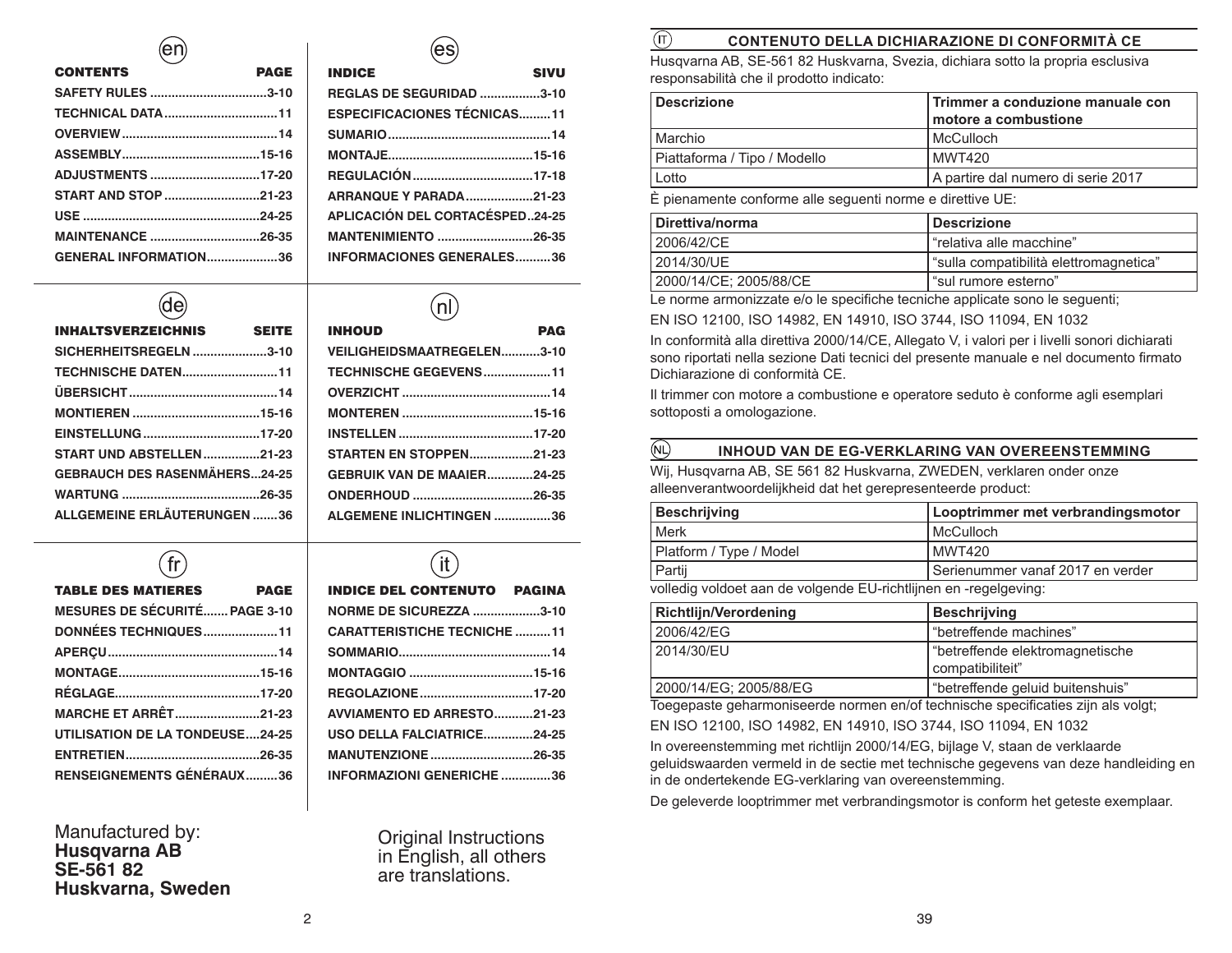### (FR) **CONTENU DE LA DÉCLARATION DE CONFORMITÉ DE LA CE**

Nous, Husqvarna AB, SE 561 82 Huskvarna, SUÈDE, déclarons sous notre responsabilité exclusive que le produit représenté :

| <b>Description</b>          | Coupe-herbe à pousser alimenté par<br>moteur à combustion |
|-----------------------------|-----------------------------------------------------------|
| l Marque                    | <b>McCulloch</b>                                          |
| Plate-forme / Type / Modèle | MWT420                                                    |
| Lot                         | Numéro de série à partir de 2017                          |

est entièrement conforme à la réglementation et aux directives de l'UE suivantes :

| Directive/Réglementation | <b>Description</b>                                   |
|--------------------------|------------------------------------------------------|
| 2006/42/EC               | « relative aux machines »                            |
| 2014/30/UE               | « relative à la compatibilité<br>électromagnétique » |
| 2000/14/CE : 2005/88/CE  | « relative au bruit extérieur »                      |

Les normes harmonisées et/ou les spécifications techniques appliquées sont comme suit :

EN ISO 12100, ISO 14982, EN 14910, ISO 3744, ISO 11094, EN 1032

Conformément à la directive 2000/14/CE, Annexe V, les valeurs déclarées saines sont stipulées dans la section Données techniques de ce manuel et dans la Déclaration de Conformité signée de la CE.

Le coupe-herbe à pousser alimenté par moteur à combustion fourni correspond à l'exemplaire soumis à l'examen.

# **CONTENIDO DE LA DECLARACIÓN DE CONFORMIDAD CE**

Nosotros, Husqvarna AB, SE 561 82 Huskvarna, SUECIA, declaramos bajo nuestra exclusiva responsabilidad que el producto representado:

| <b>Descripción</b>     | Recortadora conducida a pie con<br>motor de combustión |
|------------------------|--------------------------------------------------------|
| Marca                  | McCulloch                                              |
| Plataforma/tipo/modelo | MWT420                                                 |
| Lote                   | Número de serie a partir del año 2017 y<br>en adelante |

Cumple las siguientes directivas y normas de la UE:

(ES)

| Directiva/Norma        | <b>Descripción</b>                |  |
|------------------------|-----------------------------------|--|
| 2006/42/EC             | "relativa a las máquinas"         |  |
| 2014/30/EU             | frelativa a la compatibilidad     |  |
|                        | electromagnética"                 |  |
| 2000/14/EC; 2005/88/EC | "relativa al ruido en exteriores" |  |

Las normas armonizadas o especificaciones técnicas aplicadas son las siguientes:

EN ISO 12100, ISO 14982, EN 14910, ISO 3744, ISO 11094, EN 1032

De acuerdo con la directiva 2000/14/CE, Anexo V, los valores de sonido declarados se indican en el capítulo Datos técnicos de este manual y en la declaración de conformidad CE firmada.

La recortadora conducida a pie con motor de combustión suministrada concuerda con el ejemplar que fue sometido a examen.

### **I. Children**

 Tragic accidents can occur if the operator is not alert to the presence of children. Children are often attracted to the machine and the trimming activity. Never assume that children will remain where you last saw them.

- Keep children out of the trimming area and under the watchful care of another responsible adult.
- Be alert and turn machine off if children enter the area.
- Before and while moving backwards, look behind and down for small children.
- Never allow children to operate the machine. Local regulations may restrict the age of the operator.
- Use extra care when approaching blind corners, shrubs, trees, or other objects that may obscure vision.
- **II. General Operation**
- Read, understand, and follow all instructions on the machine and in the manual before starting. Be thoroughly familiar with the controls and the proper use of the machine before starting.
- Do not put hands or feet near or under rotating parts.
- Keep all parts of your body away from muffler and spinning line. A hot muffler can cause serious burns.
- Only allow responsible individuals, who are familiar with the instructions, to operate the machine.
- Stay away from breakable objects, such as house windows, auto glass, greenhouses, etc.
- Clear the area of objects such as rocks, toys, wire, bones, sticks, etc., which could be picked up and thrown by the spinning lines.
- Be sure the area is clear of other people before trimming, particularly small children and pets. Stop machine if anyone enters the area.
- Wear appropriate protective clothing such as a long-sleeved shirt or jacket. Also wear long trousers or slacks. Leg protection is recommended. Do not wear shorts.
- Do not wear loose clothing, which could get caught in this equipment.
- Do not operate the machine when barefoot or wearing open sandals. Always wear work gloves and sturdy footwear. Leather work shoes or short boots work well for most people. These will protect the operator's ankles and shins from small sticks, splinters, and other debris, and improve traction.
- Always wear safety goggles or safety glasses with side shields when operating machine.
- Wear hearing protection.
- Do not pull machine backwards unless absolutely necessary. Always look down and behind before and while moving backwards.
- Do not operate the machine without proper guards, plates or other safety protective devices in place.
- See manufacturer's instructions for proper operation and installation of accessories. Only use accessories approved by the manufacturer.
- 3• Never use blades, wire, or flailing devices. This unit is designed for flexible plastic line trimmer use only. Use of other accessories or attachments will increase the risk of injury.
- Stop the rotating trimmer head when crossing gravel drives, walks, or roads. Wait for the cutting lines to stop rotating.
- Stop the engine (motor) whenever you leave the equipment and allow it to cool, before cleaning, repairing or inspecting the unit. Be sure the trimmer head and all moving parts have stopped.
- Operate only in daylight or good artificial light.
	- Do not operate the machine while tired, ill or under the influence of alcohol or drugs.
	- Never operate machine in wet grass. Always be sure of your footing: keep a firm hold on the handle and walk; never run.
	- If the equipment should start to vibrate abnormally, stop the engine (motor) and check immediately for the cause. Vibration is generally a warning of trouble.
	- Vibration levels reported in this manual are not adjusted for worker exposure to vibrations. Employers should calculate the 8-hour equivalent exposure values (Aw) and limit worker exposure accordingly.

### **III. Slope Operation**

Slopes are a major factor related to slip and fall accidents, which can result in severe injury. All slopes require extra caution. If you feel uneasy on a slope, do not trim it.

### **DO:**

- Trim across the face of slopes: never up and down. Exercise extreme caution when changing direction on slopes.
- Remove obstacles such as rocks, tree limbs, etc.
- Watch for holes, ruts, or bumps. Tall grass can hide obstacles.

### **DO NOT:**

- Do not trim near drop-offs, ditches or embankments. The operator could lose footing or balance.
- Do not trim excessively steep slopes.
- Do not trim on wet grass. Reduced footing could cause slipping.

### **IV. Service**

- Use extra care in handling petrol and other fuels. They are flammable and vapors are explosive.
- Use only an approved container.
- Neverremovegas caporadd fuel with the engine running. Allow engine to cool before refueling. Do not smoke.
- Never refuel the machine indoors.
- Do not operate the machine in a confined space where dangerous carbon monoxide fumes can collect.
- Never store the machine or fuel container inside where there is an open flame, such as a water heater.
- Move away from fueling site before starting engine.
- Never run a machine inside a closed area.
- Never make adjustments or repairs with the engine (motor) running. Disconnect the spark plug wire, and keep the wire away from the plug to prevent accidental starting.
- Keep nuts and bolts, especially trimmer head and engine bolts, tight and keep equipment in good condition.
- Never tamper with safety devices. Check their proper operation regularly.
- Keep machine free of grass, leaves, or other debris buildup. Clean oil or fuel spillage. Allow machine to cool before cleaning or storing.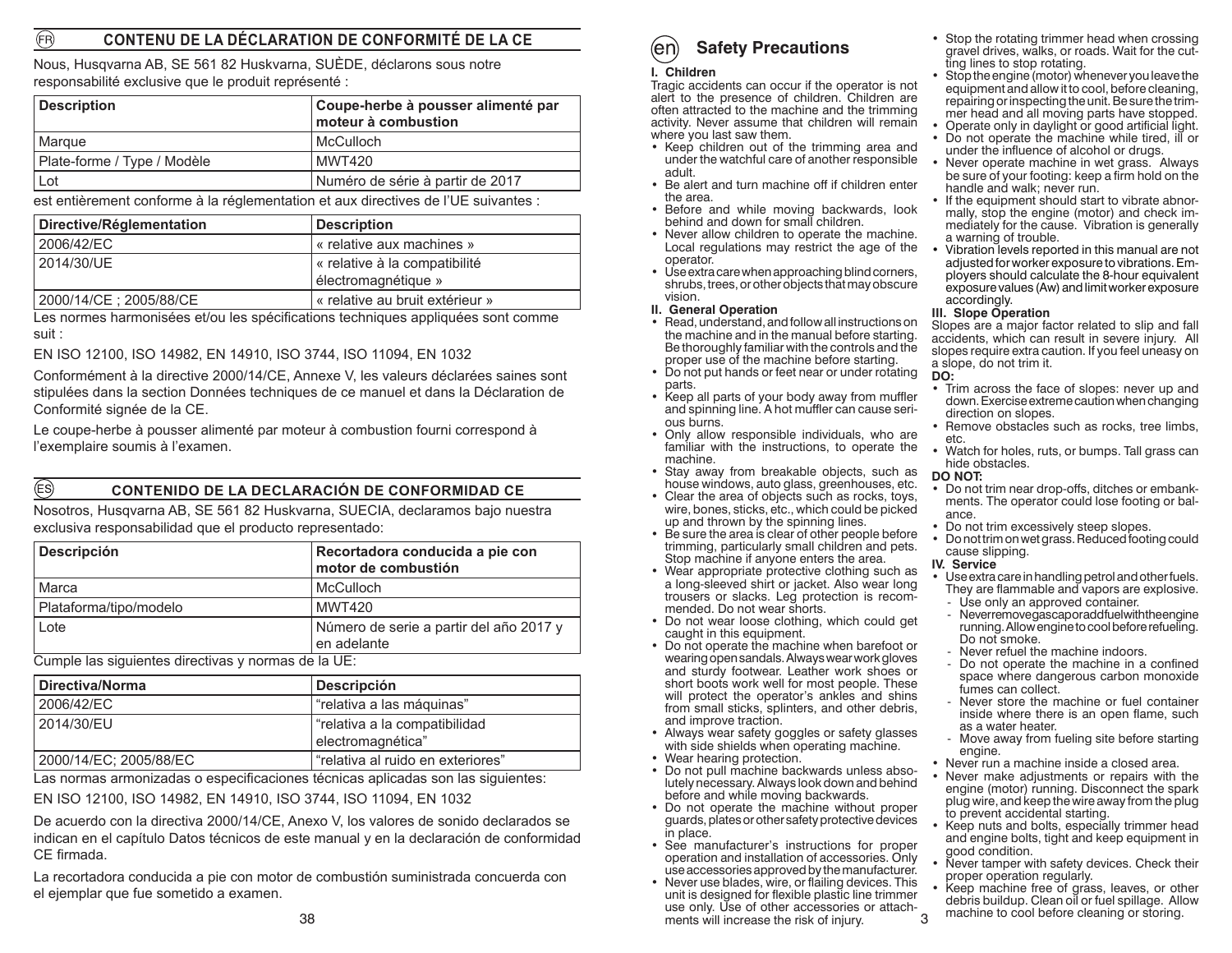- Stop and inspect the equipment if you strike an object. Repair, if necessary, before restarting.
- Do not change the engine governor setting or overspeed the engine.
- Clean and replace safety and instruction decals as necessary.

### (de) **Sicherheitsmassregeln**

### **I. Kinder**

 Wenn die Bedienungsperson in der Anwesenheit von Kindern nicht besonders vorsichtig ist, kann es zu tragischen Unfällen kommen,. Oft fühlen sich Kinder durch das Gerät und die Trimmtätigkeit angezogen. Nehmen Sie niemals an, dass Kinder an der Stelle bleiben, an der Sie sie zum letzten Mal gesehen haben.

- Kinder aus dem Trimmbereich fernhalten und der Aufsicht eines anderen verantwortungsvollen Erwachsenen anvertrauen.
- Stets achtgeben und Gerät ausschalten, wenn Kinder sich in den Trimmbereich begeben.
- Bevor und während der Bewegung nach rückwärts nach hinten und unten sehen, ob sich in diesem Bereich kleine Kinder befinden.
- Kinder niemals die Maschine bedienen lassen. Unter Umständen gelten gesetzlich vorgeschriebene Altersbeschränkungen für den Benutzer.
- Besonders vorsichtig vorgehen, wenn Sie sich unübersichtlichen Stellen, Büschen, Bäumen oder anderen Gegenständen nähern, die die Sicht verdecken können.

### **II. Allgemeiner Betrieb**

- Vor dem Start alle Anweisungen auf dem Gerät und im Handbuch genau durchlesen, verstehen und befolgen. Machen Sie sich mit den Steuerungen und der zweckmäßigen Verwendung des Geräts vor dem Start genauestens vertraut.
- Hände oder Füße nicht in die Nähe oder unter drehende Geräteteile bringen.
- Sämtliche Körperteile von Schalldämpfer und Kreiselleitung fernhalten. Ein heißer Schalldämpfer kann ernsthafte Verbrennungen verursachen.
- Die Bedienung des Geräts ausschließlich verantwortungsvollen Personen gestatten, die mit den Anweisungen vertraut sind.
- Von zerbrechlichen Gegenständen wie Häuserfens-tern, Autofenstern, Treibhäusern etc. fernbleiben.
- Alle Gegenstände wie felsbrocken, Spielzeug, Draht, Knochen, Reisig etc., die durch die Kreisell-eitungen erfasst und weggeschleudert werden könnten, aus dem betroffenen Bereich entfernen.
- Vor dem Trimmen überprüfen, dass der betroffene Bereich frei ist und sich dort insbesondere keine kleinen Kinder oder Haustiere aufhalten. Gerät ausschalten, wenn sich irgendjemand in den Bereich begibt.
- Sofern erforderlich, ist geeignete Schutzkleidung zu tragen, wie beispielsweise Hemd oder Jacke mit langem Arm. Tragen Sie auch lange Hosen. Der Schutz der Beine wird dringend empfohlen.
- Keine lose Kleidung tragen, die sich in die Ausrüstung verwickeln könnte.

• Gerät nicht barfuß oder mit offenen Sandalen bed-ienen. Immer Arbeitshandschuhe und feste Schuhe tragen. Arbeitsschuhe aus Leder oder niedrige Stief-el sind für die meisten Personen gut geeignet. Dadurch werden Knöchel und Schienbeine der Bed-ienungsperson vor kleinen Stecken, Spänen und anderen Abfällen sowie verstärktem Zug geschützt.

GB)

 $(DE)$ 

- Bei Bedienung des Geräts stets eine Schutzbrille oder Sicherheitsgläser mit Seitenabschirmung tragen.
- Tragen Sie Gehörschutz.
- Gerät nicht nach rückwärts ziehen, ausser es ist unbedingt erforderlich. Stets Unter- und Rückseite kontrollieren, bevor und während das Gerät nach rückwärts bewegt wird.
- Gerät niemals ohne geeignete Schutzvorrichtungen, Platten oder andere angebrachte Sicherheits- oder Schutzvorrichtungen bedienen.
- Für den richtigen Betrieb und die korrekte Installa-tion von Zubehörteilen die Anweisungen des Herst-ellers befolgen. Nur vom Hersteller anerkannte Zubehörteile verwenden.
- Niemals Klingen, Draht oder Dreschgeräte verwen-den. Diese Einheit ist für den Einsatz an Rasentrimmern mit Kunststoff-Faden konzipiert. Die Verwendung von anderen Zubehörteilen oder Zusätzen erhöht das Verletzungsrisiko.
- Den Rotations-Trimmkopf stoppen, wenn Kiesfahr-wege, -gehwege oder -straßen überquert werden. Warten, bis die Schneideleitungen ihre Drehbewegung einstellen.
- Die Maschine (Motor) stoppen, wenn das Gerät zum Abkühlen stehengelassen wird, bevor es gereinigt, repariert oder überprüft werden soll. Sicherstellen, dass der Trimmkopf und alle beweglichen Teile zum Stillstand gekommen sind. • Nur bei Tageslicht oder ausreichendem kün-
- stlichem Licht bedienen. • Bedienen Sie die Maschine nicht wenn Sie krank oder müde sind sowie keinesfalls unter Einfluss von Alkohol oder Drogen.
- Das Gerät niemals in nassem Gras verwenden. Stets beachten, dass guter Halt vorhanden ist: Griff gut festhalten und normal gehen; niemals laufen.
- Sollte die Ausrüstung normwidrig zu vibrieren begin-nen, die Maschine (Motor) stoppen und unverzüglich nach der Ursache suchen. Eine Vibration ist ganz allgemein ein Warnsignal für ein Problem.
- Die in diesem Handbuch angegebenen Vibrationspegel sind nicht für Arbeitern angepasst, die Vibrationen ausgesetzt sind. Arbeitgeber sollten die 8-stündigen äquivalenten Werte für die Aussetzung von Mitarbeitern (Aw) berechnen und die Aussetzung ihrer Mitarbeiter entsprechend begrenzen.

**III. Betrieb In Hanglage** Abhänge stellen einen Risikofaktor dar, durch den es verstärkt zu Unfällen durch Ausrutschen und Stürzen kommt, die zu schweren Verletzungen führen können. Für alle Abhänge ist besondere Vorsicht geboten. Wenn Sie sich auf einem Abhang unsicher fühlen, trimmen Sie ihn nicht. **JA:**

 • Quer über die Hangoberfläche trimmen: niemals von oben nach unten. Absolute Vorsicht ist geboten, wenn auf Hängen die Richtung gewechselt wird.

# **CONTENTS OF THE EC DECLARATION OF CONFORMITY**

We, Husqvarna AB, SE 561 82 Huskvarna, SWEDEN, declare under our sole responsibility that the represented product:

| <b>Description</b>                                               | <b>Walk behind combustion-engine-</b><br>powered trimmer |  |  |  |  |
|------------------------------------------------------------------|----------------------------------------------------------|--|--|--|--|
| <b>Brand</b>                                                     | l McCulloch                                              |  |  |  |  |
| Platform / Type / Model                                          | MWT420                                                   |  |  |  |  |
| Batch                                                            | Serial number dating 2017 and onwards                    |  |  |  |  |
| complies fully with the following EU directives and regulations: |                                                          |  |  |  |  |

| Directive/Regulation   | Description                                 |
|------------------------|---------------------------------------------|
| 2006/42/EC             | "relating to machinery"                     |
| 2014/30/EU             | "relating to electromagnetic compatibility" |
| 2000/14/EC; 2005/88/EC | "relating to outdoor noise"                 |

Harmonized standards and/or technical specifications applied are as follows;

EN ISO 12100, ISO 14982, EN 14910, ISO 3744, ISO 11094, EN 1032

In accordance with directive 2000/14/EC, Annex V, the declared sound values are stated in the technical data section of this manual and in the signed EC Declaration of Conformity.

The supplied walk behind combustion-engine-powered trimmer conforms to the example that underwent examination.

# **INHALT DER EU-KONFORMITÄTSERKLÄRUNG**

Wir, Husqvarna AB, SE 561 82 Huskvarna, SCHWEDEN, erklären in alleiniger Verantwortung, dass das Gerät Folgendem genügt:

| <b>Beschreibung</b>                                        | Handgeführter, mit            |  |  |  |
|------------------------------------------------------------|-------------------------------|--|--|--|
|                                                            | Verbrennungsmotor betriebener |  |  |  |
|                                                            | <b>Trimmer</b>                |  |  |  |
| Marke                                                      | McCulloch                     |  |  |  |
| Plattform/Typ/Modell                                       | <b>MWT420</b>                 |  |  |  |
| Charge                                                     | Seriennummer ab Baujahrs 2017 |  |  |  |
| Es erfüllt die folgenden EU-Vorschriften und -Richtlinien: |                               |  |  |  |

| Richtlinie/Verordnung  | <b>Beschreibung</b>                                        |
|------------------------|------------------------------------------------------------|
| 2006/42/EG             | l Maschinenrichtlinie                                      |
| 2014/30/EG             | l EMV-Richtlinie                                           |
| 2000/14/EG. 2005/88/EG | l Richtlinie über umweltbelastende<br>l Geräuschemissionen |

Harmonisierte Normen und/oder technische Spezifikationen gelten wie folgt:

EN ISO 12100, ISO 14982, EN 14910, ISO 3744, ISO 11094, EN 1032

Die im Abschnitt "Technische Daten" in dieser Bedienungsanleitung und in der signierten EU-Konformitätserklärung angegebenen Schallwerte entsprechen der EU-Richtlinie 2000/14/EG, Anhang V.

Der gelieferte handgeführte und mit Verbrennungsmotor betriebene Trimmer entspricht dem Geräteexemplar, das die Prüfung durchlaufen hat.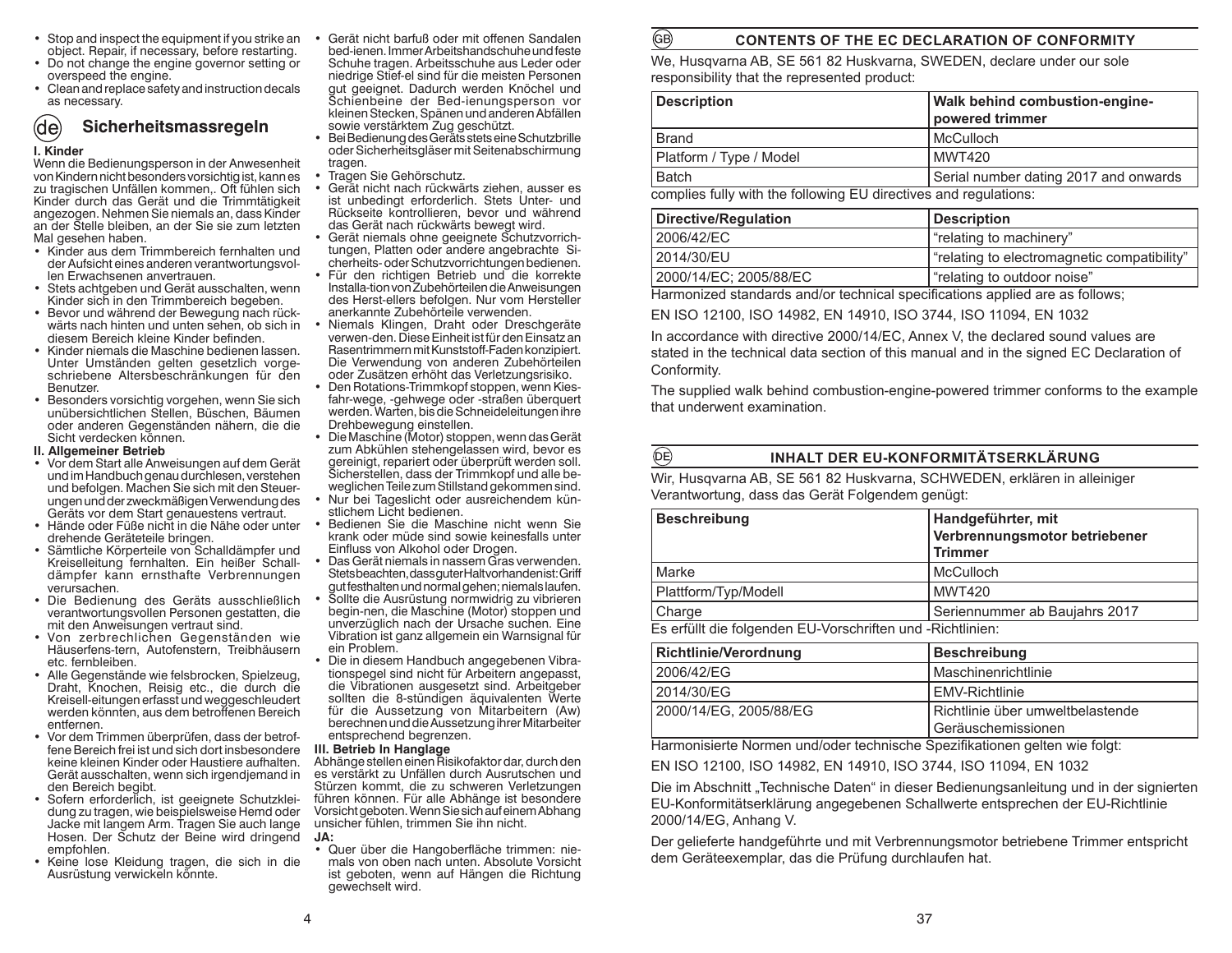### **General Information**

### **Transport**

**Remove spark plug lead.** Empty the petrol tank. Before public transportating engine oil and petrol must be removed. If the fuel tank has to be drained this should be done outdoors. The drained fuel should be stored in a container specifically designed for fuel storage or it should be disposed of carefully.

### **Algemeine Erläuterungen**

### (de) **Transport**

Zienhen Sie das Zündkerzenkabel ab. Entleeren Sie den Benzintank. Bei Transport mit öffentlichen Verkehrsmittein ist der Benzin und Oltank zu entleeren. Falls der Kraftstofftank geleert werden muss, tun Sie dies nur im Freien. Bewahren Sie den Kraftstoff nur in einem dafür vorgesehenen Behälter auf oder entsorgen Sie ihn mit großer Vorsicht.

### **Renseignements Generaux**

### $\int$  fr **Transport**

**Débrancher la bougie.** Vider le réservoir d'essence. En cas de transport par un service public, il faut vider et l'essence et l'huile. Si le réservoir de carburant doit être vidangé, faites-le à l'extérieur. Le carburant vidangé doit être stocké dans un récipient spécialement conçu pour le stockage du carburant ou doit être mis au rebut avec précaution.

### **Informaciones Generales**

### **Transporte**

**Desconexión del cable de bujía.** Vacíese el depósito de petrol y, si se trata de transporte público, también el de aceite. Si se debe vaciar el depósito de combustible, esta operación debe realizarse en el exterior. El combustible extraído debe guardarse en un contenedor diseñado específicamente para tal fin, o debe desecharse siguiendo todas las precauciones necesarias.

### **Algemene Informatie**

### $(n!)$ **Vervoer**

 **De bougiekabel losmaken.** Ledig de benzinetank. Bij openbaar vervoer dienen zowel olie-als benzinetank geledigd te worden. Het aftappen van de brandstoftank dient buiten te gebeuren. De afgetapte brandstof moet worden opgevangen in een opvangbak dat hiervoor speciaal is ontworpen of dient zorgvuldig te worden afgevoerd.

### **Informazione Generali**

### it. **Transporto**

**Staccare il cavo d'accensione dalla candela.** Svuotare il serbatoio della benzina. In caso di transporto su mezzi pubblici, si deve svuotare sia la benzina che l'olio. Se è necessario scaricare il serbatoio del carburante, eseguire l'operazione all'aperto. Il carburante scaricato deve essere conservato in un contenitore appositamente progettato per lo stoccaggio di carburante oppure deve essere smaltito con cautela.

- Hindernisse wie Felsbrocken, Teile von Bäumen Tenez les enfants en dehors de l'aire de tonte etc. entfernen.
- Achtung vor Löchern, Furchen oder Erhebungen. Hindernisse können durch hohes Gras verdeckt sein.

### **NEIN:**

- Nicht in der Nähe von Gefällen, Gräben oder Dämmen trimmen. Die Bedienungsperson könnte den Halt oder das Gleichgewicht verlieren.
- Extrem steile Abhänge nicht trimmen.
- Beim Trimmen nicht auf nassem Gras stehen. Der verringerte Halt könnte zum Ausrutschen führen.

### **IV. Wartung**

- Besondere Vorsicht ist bei der Handhabung von Benzin oder anderen Treibstoffen geboten. Sie sind entflammbar und ihre Dämpfe explosiv.
- Nur zugelassene Kanister verwenden.<br>- Niemals den Tankdeckel abnehmen
- Niemals den Tankdeckel abnehmen oder Treibstoff nachfüllen, wenn die Maschine läuft. Vor dem Nachtanken Maschine auskühlen lassen. Nicht rauchen.
- Maschine niemals in Räumen betanken.
- Betreiben Sie das Gerät nicht in geschlossenen Räumen, da hier die Gefahr einer Kohlenmonoxidvergiftung gegeben ist.
- Maschine oder Benzinkanister niemals in einem Raum lagern, in dem offene Flammen vorhanden sind, wie beispielsweise ein Warmwasserbereiter.
- Entfernen Sie sich von der Stelle, an der die Maschine getankt wurde, bevor Sie sie starten.
- Die Maschine niemals innerhalb eines geschlossenen Bereichs betreiben.
- Niemals Einstellungen oder Reparaturen bei laufender Maschine (Motor) vornehmen. Das Zündkabel vom Netz abziehen und vom Stecker entfernt ablegen, um ein unbeabsichtigtes Starten zu vermeiden.
- Muttern und Bolzen, insbesondere die Trimmkopf- und Maschinenbolzen, immer fest anziehen und dafür sorgen, dass die Ausrüstung stets in gutem Zustand ist.
- Die Sicherheitsvorrichtungen niemals rammen. Den ordnungsgemäßen Betrieb dieser Vorrichtungen regelmäßig überprüfen.
- Abgelagertes Gras, Blätter oder andere Teile von der Maschine entfernen. Verschüttetes Öl oder Treibstoff wegwischen. Gerät abkühlen lassen, bevor es gereinigt oder gelagert wird.
- Die Ausrüstung stoppen und überprüfen, wenn ein Gegenstand angefahren wurde. Wenn erforderlich, vor dem Neustart reparieren.
- Die Betriebseinstellungen für die Maschine nicht ändern und eine zu hohe Motordrehzahl vermeiden.
- Die Abziehbilder mit den Sicherheits- und Anleitungshinweisen falls erforderlich reinigen und wieder anbringen.

### $^{\prime}$  fr $^{\prime}$ **Règles de Sécurité I. Enfants**

 Des accidents dramatiques peuvent survenir si l'utilisateur ne fait pas attention à la présence des enfants. Les enfants sont fréquemment attirés par la machine et par la tonte de la pelouse. Ne croyez jamais que les enfants restent à l'endroit où vous les avez vu en dernier.

- sous la surveillance d'un adulte digne de confiance.
- Soyez vigilant et arrêtez la machine si un enfant pénètre dans l'aire de tonte.
- Avant de reculer et lorsque vous reculez regardez toujours vers le bas et derrière s'il y a des enfants en bas âge.
- N'autorisez jamais les enfants à utiliser la machine. Les réglementations nationales peuvent limiter l'âge de l'utilisateur.
- Soyez particulièrement prudent lorsque vous approchez des angles morts, des buissons, des arbres ou de tout objet pouvant boucher la vision normale.

### **II. Fonctionnement Général**

- Il est impératif, avant de démarrer la machine, de lire et de comprendre toutes les instructions présentes dans le/s manuel/s d'utilisation et sur la machine.
- Ne mettez pas les mains ou les pieds près des parties rotatives ou au-dessous.
- Ne touchez pas le pot d'échappement ou le câble rotatif. Si le pot d'échappement est chaud vous risqueriz de vous brûler gravement
- Seuls des adultes dignes de confiance connaissant les instructions doivent être autorisés à utiliser la machine.
- Ne vous approchez pas des objets fragiles, tels que les frenêtres, les vitres de voiture, les serres, ect.
- Débarrassez l'aire de tonte des objets tels que les pierres, les jouets, les fils métalliques, les os, les bâtons etc. Ces objets peuvent être soulevés et projetés par les parties en rotation.
- Assurez-vous qu'il n'y a personne, en particulier ni animaux domestiques ni enfants, dans l'aire de tonte avant de commencer à tondre. Arrêtez la machine si quelqu'un s'introduit dans l'aire de tonte.
- Portez des vêtements de protection adéquats comme par exemple une veste ou une chemise à manches longues. Portez aussi des pantalons longs. Nous vous recommandons en outre des protections pour les jambes.
- Ne portez pas des vêtements (same as above) lâches qui pourraient se faire attraper dans cet équiment.
- N'operez pas la machine avec les pieds nus ou avec des sandales. Portez toujours des gants de travail et des chaussures solides. Les chaussures de travail en cuir les ou les bottes courtes sont recomandés pour la plupart des personnes. Celles-ci protégeront les chevilles et les tibias de l'opérateur contre les petits bâtons, échandres, et d'autres débris, et amélioreront la traction.
- Portez toujours des lunettes de protection avec des déflecteurs lorsque vous utilisez la machine. **•** Portez un casque antibruit.
- 
- Ne faites pas reculer la machine à moins d'y être contraint. Regardez toujours parterre et derrière vous avant de reculer.
- N'utilisez jamais la machine si les protections, les plateaux et les autres dispositifs de sécurité ne sont pas en place.
- Consultez les instructions du producteur pour connaître le mode correct de fonctionnement et d'installation des accessoires. N'utilisez que les accessoires conseillés par le producteur.

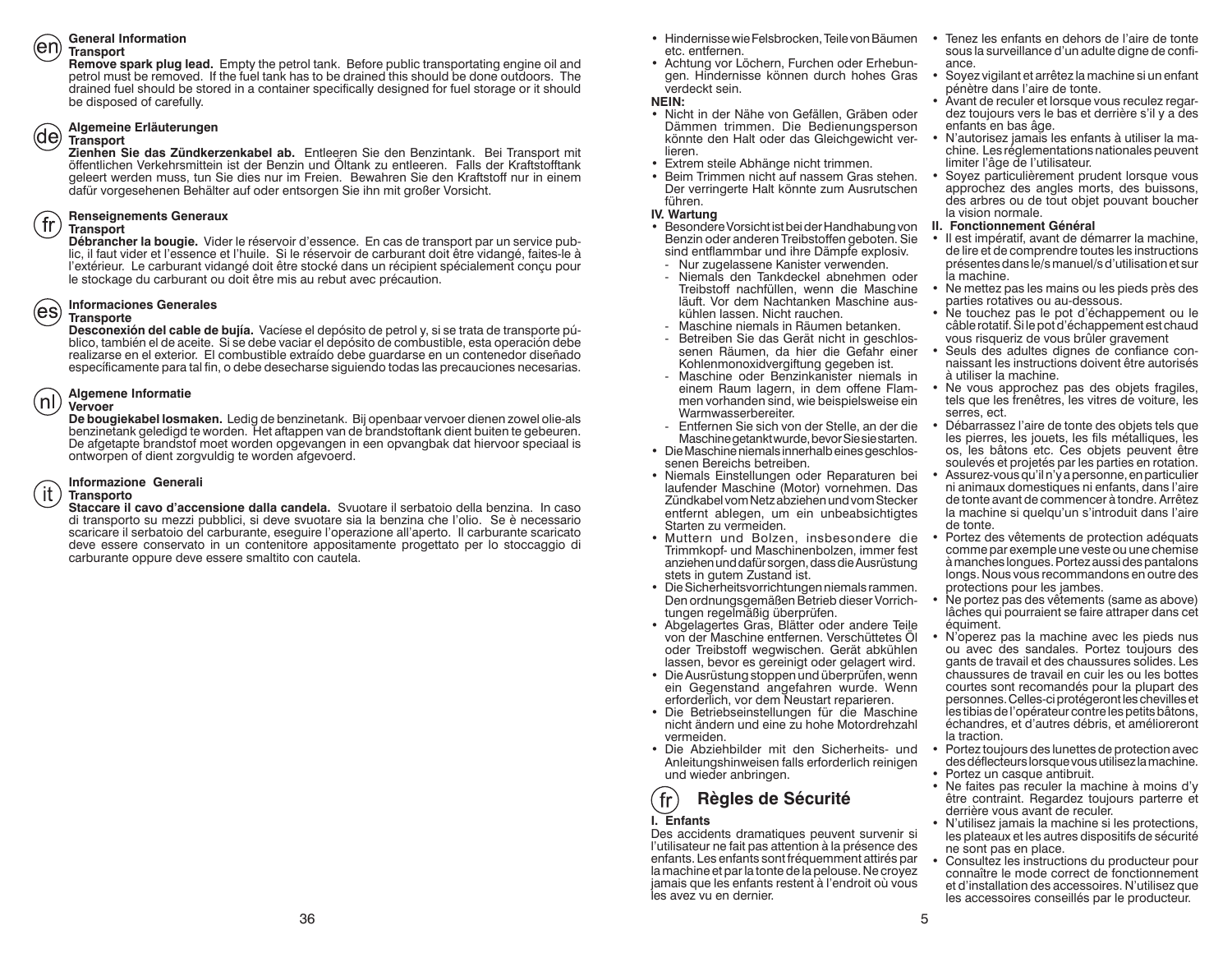- N'utilisez jamais des lames, fils métalliques ou dispositifs du type à fléaux. Cet appareil n'est conçu que pour les tondeuses à fils en plastique souple. En employant d'autres matériaux, accessoires ou connexions on va augmenter le risque de blessures et de dommages de propriété.
- Arrêtez la tête de la tondeuse lorsque vous traversez des allées gravillonnées, des trottoirs ou des rues. Attendez que les lames s'arrêtent.
- Arrêtez le moteur si vous devez laisser la machine, avant de la nettoyer, de la réparer ou de l'inspecter. Assurez-vous que la tête de tonte et toutes les parties mobiles soient à l'arrêt.
- Tondez uniquement avec la lumière du jour ou avec une bonne lumière artificielle.
- N'utilisez pas la machine si vous êtes fatigué, malade ou sous l'emprise de l'alcool ou de médicaments.
- N'utilisez jamais la machine sur de l'herbe humide. Marchez d'un pas sûr: saisissez bien la poignée et marchez; ne courrez jamais.
- Si la machine commence à vibrer de façon anormale, arrêtez le moteur et cherchez immédiatement la cause. Les vibrations sont en général un signal d'alarme.
- Les niveaux de vibrations indiqués dans le présent manuel ne sont pas ajustés pour l'exposition des travailleurs aux vibrations. Il convient aux employeurs de calculer les valeurs équivalentes à 8 heures d'exposition (Aw) et de limiter en conséquence l'exposition des travailleurs.

### **III. Fonctionnement dans les Pentes**

Les pentes sont souvent à l'origine de glissades ou de chutes pouvant causer de graves blessures. Faites très attention au cas de pentes. Si vous ne vous y sentez pas en sécurité sur les pentes, ne tondez pas.

### **FAITES:**

- Tondez parallèlement à la pente, jamais en montée ou en descente. Faites très attention lorsque vous changez de direction.
- Enlevez les obstacles tels que les pierres, les branches les arbres, etc..
- Faites attention aux trous, aux ornières, aux irrégularités du terrain. L'herbe haute peut cacher des obstacles.

### **NE FAITES PAS:**

- Ne tondez pas près des douves, des fossés ou des remblais. Vous pourriez perdre l'équilibre ou trébucher.
- Ne tondez pas de pentes trop raides.
- Ne tondez pas l'herbe humide. Vous pourriez glisser.

### **IV. Entretien**

- Soyez particulièrement prudent lorsque vous manipulez de l'essence ou tout autre carburant. Ils sont inflammables et leurs vapeurs peuvent causer des explosions.
	- N'utilisez que des récipients approuvés.
- N'enlevez jamais le bouchon du réservoir d'essence et n'ajoutez jamais d'essence quand le moteur est en marche. Laissez refroidir le moteur avant de remplir le réservoir. Ne fumez pas.
- Ne remplissez jamais le réservoir à l'intérieur d'un bâtiment.
- N'utilisez pas la machine dans un espace confiné où des émanations dangereuses d'oxyde de carbone peuvent s'accumuler.
- N'entreposez jamais la machine ou le bidon d'essence à l'intérieur d'un bâtiment où se trouve une flamme telle que celle d'un chauffe-eau.
- Eloigneez-vous des réservoirs de carburant avant de démarrer le moterur.
- Ne faites jamais marcher la tondeuse à l'intérieur d'un espace clos.
- Ne faites ni réglage ni réparation avec le moteur en marche. Débranchez le fil de la bougie et éloignez-le de la bougie pour éviter les démarrages accidentels
- Les boulons et les écrous, et surtout ceux qui servent à fixer la tête à tondre et le moteur, doivent être toujours correctement serrés. Conservez la machine en bon état.
- N'altérez jamais le fonctionnement normal des dispositifs de sécurité. Vérifiez régulièrement leur bon fonctionnement.
- Evitez que des herbes, des feuilles, ou des débris en tout genre ne s'accumulent sur votre machine. Nettoyez les éclaboussures d'huile ou d'essence. Laissez refroidir la machine avant de l'entreposer..
- Dans le cas où vous heurtez un objet, arrêtez la machine et vérifiez l'absence de dégâts. Avant de redémarrer, réparez si nécessaire les dégâts.
- Ne changez pas le réglage du limiteur de régime
- et évitez tout survitesse du moteur.• Nettouez et remplacez les etiquettes autocol-
- lantes de danger en cas de besoin.

### **Advertencias E Instruccio-**(es **nes Para Laseguridad I. Niños**

Se pueden producir accidentes trágicos si el operador no presta atención a la presencia de los niños. A menudo, los niños se sienten atraídos por la máquina y por la actividad de la siega. Nunca suponga que los niños van a permanecer en el mismo lugar donde los vio por última vez.

- Mantenga a los niños alejados del área de la siega y bajo el cuidado estricto de otra persona adulta responsable.
- Esté alerta y apague la máquina si hay niños que entran al área.
- Antes y durante el retroceso, mire hacia atrás y hacia abajo para verificar si hay niños pequeños.
- Nunca permita que los niños operen la máquina. La legislación local puede restringir la edad del operador.
- Tenga un cuidado extra cuando se acerque a esquinas donde no hay visibilidad, a los arbustos, árboles u otros objetos que pueden interferir con su línea de visión.
- **II. Operación General**
- Antes de empezar, debe familiarizarse completa-mente con los controles y el uso correcto de la maquina. Para esto, debe leer y comprender todas las instrucciones que aparecen en la maquina y en los manuales de operación.
- No ponga las manos o los pies cerca o debajo de las partes rotatorias.
- Mantener todas las partes del cuerpo lejos del silen-ciador del escape y la línea de rotación. El silen-ciador caliente puede causar serias quemaduras.
- Permita que solamente las personas responsables que estén familiarizadas con las instrucciones operen la máquina.

### **Nettoyage** fr

**IMPORTANT:** Pour le meilleur rendement, maintenez le boîtier de tondeuse exempt de l'accumulation de l'herbe et les débris. Nettoyez le dessous du boîtier de tondeuse après chaque utilisation.

 **DANGER:** Débranchez le fil de bougie d'allumage et posez-le de telle façon qu'il ne puisse pas entrer en contact avec la bougie d'allumage.

- Basculez la tondeuse à gazon sur le côté. Assurez-vous que le filtre à air et le carburateur soient vers le haut. Nettoyez le dessous de la tondeuse en grattant pour enlever l'accumulation d'herbe et de débris.
- Nettoyez fréquemment le moteur pour éviter l'accumulation de débris. Un moteur sale marche à une température plus élevée et par conséquent à une espérance de vie plus courte que normale.
- Essuyez les surfaces finies et les roues de toutes les traces d'essence, d'huile etc.
- Nous ne recommandons pas l'emploi d'un tuyau d'arrosage pour nettoyer votre tondeuse à gazon à moins que le système électrique, le silencieux, le filtre à air et le carburateur soient couverts pour les mettre à l'abri de l'eau. La présence d'eau dans un moteur peut en réduire l'espérance de vie.

### **Limpieza** (es)

- **IMPORTANTE:** Para obtener el mejor rendimiento, mantenga la caja de la recortadora sin acumulación de césped y residuos. Limpie la parte de su recortadora después de cada uso. A PRECAUCIÓN: Desconecte el alambre de la bujía y póngalo en donde no pueda entrar en contacto con ésta.
- Haga descansar la recortadora en su lado. Asegúrese que el filtro de aire y que el carburador queden mirando hacia arriba. Limpie la parte inferior de su recortadora raspándola para remover la acumulación de césped y residuos.
- Limpie el motor a menudo para evitar la acumulación de residuos. Un motor tapado funciona a temperatura más alta y se acorta su duración.
- Mantenga las superficies limpias y las ruedas sin petrol, aceite, etc.
- No recomendamos el uso de una manguera de jardín para limpiar la recortadora a menos que el sistema eléctrico, el silenciador, el filtro de aire y el carburador estén tapados para evitar que les entre el agua. El agua en el motor puede acortar la duración de éste.

### **Schoonmaken**nl.

 **BELANGRIJK:** Voor het beste resultaat moet u de trimmer vrijhouden van opgehoopt gras en vuil. Maak de onderkant van uw trimmer na ieder gebruik schoon.

 **OPGELET:** Haal de bougiekabel los en leg deze op een plaats waar kontakt met de bougie wordt vermeden.

- Leg de trimmer op zijn kant. Verzeker u dat de luchtfilter en carburateur boven zijn. Maak de onderkant van uw trimmer schoon door er opgehoopt gras en vuil af te schrapen.
- Maak de motor veelvuldig schoon om vuilophoping te voorkomen. Een verstopte motor loopt warm en verkort de levensduur.
- Houdt gemaaide oppervlaktes en banden benzine-, olievrij, enz.
- We raden een tuinslang af voor het schoonmaken van de trimmer mits het elektrische systeem, de uitlaat, de luchtfilter en de carburateur voor het water zijn afgedekt. Water in de motor kan leiden tot een verkorte levensduur.

### **Pulitura**it.

 **IMPORTANTE:** per garantire migliori prestazioni, fare in modo che non si accumulino erba o detriti, erbacce o rifiuti sul decespugliatore. Provvedere alla pulitura completa del decespugliatore, soprattutto della parte inferiore del decespugliatore stesso dopo ogni utilizzo.

 **ATTENZIONE:** staccare il cavo di alimentazione dalla presa e posizionare il cavo a distanza in modo tale che non possa nemmeno accidentalmente entrare in contatto con la presa di alimentazione.

- Inclinare il decespugliatore lateralmente. Controllare che il filtro dell'aria ed il carburatore si trovino nella parte superiore del decespugliatore. Pulire la parte inferiore del decespugliatore con un raschietto per fare in modo che non si accumulino erba, detriti o erbacce.
- Pulire con frequenza il motore per evitare che si accumulino detriti ed erbacce. Un motore non pulito quando in funzione si surriscalda e di conseguenza dura molto meno.
- Fare in modo che le superfici già tagliate e le ruote siano pulire, senza depositi di combustibile, olio o simili.
- Evitare di utilizzare un impianto di irrigazione da giardino per pulire il decespugliatore, a meno che l'impianto elettrico, la marmitta, il filtro dell'aria ed il carburatore siano sufficientemente coperti e protetti per evitare che penetri acqua. Nel caso in cui penetrasse acqua nel motore, il rischio sarebbe semplicemente quello di ridurne la durata.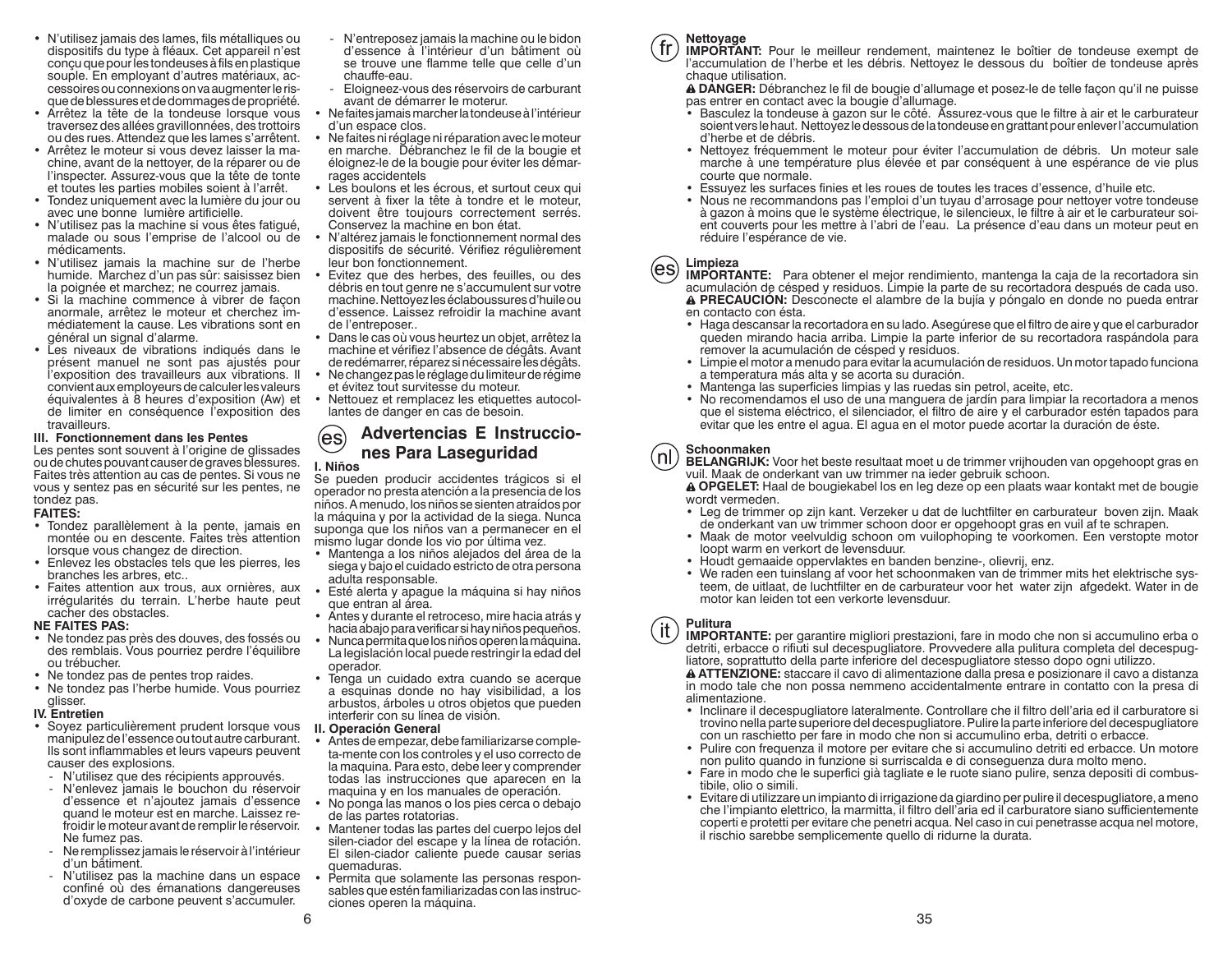**Spark Plug**

Change your spark plug each year to make your engine start easier and run better. Refer to engine manual.

### **Zündstecker**(de)

 Den Zündstecker jedes Jahr wechseln, damit die Maschine leichter gestartet werden kann und besser läuft. Siehe Maschinenhandbuch.

### **Bougie d'allumage**  $\sqrt{\text{fr}}$

Changez la bougie d'allumage chaque année pour que votre moteur démarre plus facilement et fonctionne mieux. Voir le manuel du moteur.



Cambie su bujía cada año para hacer que su motor arranque más fácilmente y funcione mejor. Vea de motor manual.

### **Bougie** (nli

Vervang uw bougie ieder jaar om het starten en beter lopen van uw motor te bevorderen. Zie motorhandleiding.

### **Candele**-it

 Cambiare le candele ogni anno per essere sicuri che il motore parta facilmente e funzioni meglio. Fare riferimento al manuale di istruzioni.

### **Cleaning** (en

**IMPORTANT:** For best performance, keep trimmer free of built-up grass and trash. Clean the underside of your trimmer after each use.

 **CAUTION:** Disconnect spark plug wire from spark plug and place wire where it cannot come in contact with the spark plug.

- Turn trimmer on its side. Make sure air filter and carburetor are up. Clean the underside of your trimmer by scraping to remove build-up of grass and trash.
- Clean engine often to keep trash from accumulating. A clogged engine runs hotter and shortens engine life.
- Keep finished surfaces and wheels free of all petrol, oil, etc.
- We do not recommend using a garden hose to clean trimmer unless the electrical system, muffler, air filter and carburetor are covered to keep water out. Water in engine can result in shortened engine life.

### **Reinigung** (de

**WICHTIG:** Für eine optimale Betriebsleistung den Trimmer von abgelagertem Gras und anderen Abfällen reinigen. Die Unterseite des Trimmers nach jedem Gebrauch reinigen.

 **VORSICHT:** Das Zündkabel vom Zündstecker abziehen und an eine Stelle legen, an der es mit dem Zündstecker nicht in Kontakt kommt.

- Den Trimmer seitlich umlegen. Sichergehen, dass sich Luftfilter und Vergaser oben befinden. Die Unterseite des Schneidegeräts reinigen, indem abgelagertes Gras und andere Abfälle weggekratzt werden.
- Die Maschine häufig reinigen, damit sich keine Abfälle anhäufen. Eine verschmutzte Maschine
- Aufpassen, dass bearbeitete Oberflächen nicht mit Benzin, Öl etc. in Berührung kommen.
- Es wird davon abgeraten, den Trimmer in einem Gartenhaus zu reinigen, wenn das elektrische System, Schalldämpfer, Luftfilter und Vergaser nicht abgedeckt wurden, um diese Teile vor Wasser zu schützen. Wasser in der Maschine kann zu einer Verkürzung der Lebensdauer führen.
- Mantenerse lejos de objetos que pueden romperse, como cristales de casa, cristales del choche, invernaderos, etc.
- Despeje el área de objetos tales como piedras, juguetes, alambres, huesos, palos, etc. que pueden ser recogidos y lanzados por las líneas giradoras.
- Asegúrese que el área no se hallen personas, y particularmente niños pequeños y cachorros antes de recortar . Pare la máquina si alguien entra en el área.
- Ponerse ropa adecuada para protegerse como camisas de manga larga o una chaqueta. Ponerse también pantalones largos. Se recomienda llevar las piernas protegidas.
- No use ropa suelta, ya que ésta podría atorarse en el equipo.
- No opere la maquina sin zapatos o con sandalias abiertas. Use siempre guantes de trabajo y calzado fuerte. Los zapatos de trabajo de piel o botas cortas son apropiados para la mayoría de las personas. Estos no sólo protegerián los tobillos y espinellas del operador de pequeñas ramas, astillas y otros desperdicios, sino que además mejorarán la tracción.
- Siempre use gafas de seguridad o anteojos con protección lateral cuando opere la maquina.
- Llevar cascos de protección para los oídos.
- No tire de la máquina hacia atrás a menos que sea absolutamente necesario. Mire siempre hacia abajo y hacia detrás antes y mientras que se mueve hacia atrás.
- No opere la maquina sin los respectivos resguardos, placas u otros aditamentos diseñados para su protección y seguridad.
- Refiérase a las instrucciones del fabricante para el funcionamiento e instalación de accesorios. Use únicamente accesorios aprobados por el fabricante.
- Nuca utilice cuchillas, cables o dispositivos tipo mayal. Esta unidad está diseñada para ser utilizada sólo con cuerdas flexibles de plástico. La utilización de cualquier otro material, acessorio o dispositivo secundario aumenta el riesgo de lesiónes y daños a la propiedad.
- Detenga la cabeza giratoria de la recortadora cuan-do cruce por calzadas, calles o caminos de grava. Espere que las cuerdas de corte paren de girar.
- Pare el motor siempre que tenga que dejar el equipo, antes de limpiar, reparar o inspeccionar la unidad. Asegúrese de que la cabeza de la recortadora y todas las partes en movimiento se hayan detenido.
- Opere solamente con luz del día o con una buena luz artificial.
- No hacer funcionar la máquina cuando se está cansado, enfermo o bajo la influencia de alcohol o drogas.
- Nunca opere la maquina cuando la hierba esté mojada. Asegúrese siempre de tener buena tracción en sus pies; mantenga el mango firmemente y camine; nunca corra.
- Si el equipo empezara a vibrar de una manera anormal, pare el motor y revise de inmediato para averiguar la causa. Generalmente la vibración suele indicar que existe alguna avería.

• Los niveles de vibración que se indican en este manual no están ajustados a la exposición a vibraciones de los trabajadores. Los empleados deben calcular unos valores de exposición equivalentes a 8 horas (Aw) y limitar su exposición en consecuencia.

### **III. Operación En Pendiente**

Los accidentes ocurren con más frecuencia en las cuestas. Estos accidentes ocurren debido a resbaladas o caídas, las cuales pueden resultar en graves lesiones. Operar la recortadora en cuestas requiere mayor concentración. Si se siente inseguro en una cuesta, no la recorte. **SI:**

- Puede recortar a través de la superficie de la cuesta, nunca hacia arriba y hacia abajo. Proceda con extrema precaución cuando cambie de dirección en las cuestas.
- Renueva todos los objetos extraños, tales como guijarros, ramas, etc.
- Debe prestar atención a hoyos, baches o protuberancias. Recuerde que la hierba alta puede esconder obstáculos. **NO:**

### • No recorte cerca de pendientes, zanjas o terraplenes. El operador puede perder la tracción en los pies o el equilibrio.

- No recorte cuestas demasiado inclinadas.
- No recorte en hierba mojada. La reducción en la
- tracción de la pisada puede causar resbalones. **IV. Servicio**

### • Tenga cuidado extra al manejar la gasolina y los demás combustibles. Son inflamables y los gases son explosivos.

- Use solamente un envase aprobado.
- Nunca remueva la tapa del depósito de gasolina o agregue combustible con el motor funcionando. Permita que el motor se enfríe antes de volver a poner combustible. No fume.
- Nunca vuelva a poner combustible en la máquina en recintos cerrados.
- No utilice la máquina en un espacio reducido en el que se puedan concentrar vapores de monóxido de carbono peligrosos.
- Nunca almacene la máquina o el envase del combustible dentro de algún lugar en donde haya una llama expuesta, tal como la del calentador de agua.
- Alejarse de la zona de abastecimiento del carburante antes de poner en marcha.
- Nunca haga funcionar una máquina dentro de un área cerrada.
- Nunca haga ajustes o reparaciones mientras el motor esté en marcha. Desconecte el cable de la bujía, y manténgalo a cierta distancia de ésta para prevenir un arranque accidental.
- Mantenga las tuercas y los pernos, especialmente los pernos del motor y de la cabeza de recortes, apretados y mantenga el equipo en buenas condiciones.
- Nunca manipule de forma indebida los dispositivos de seguridad. Controle regularmente su funcionamiento correcto.
- Mantenga la máquina libre de hierba, hojas u otras acumulaciones de desperdicio. Limpie los derrames de aceite o combustible. Permita que la máquina se refresque antes de limpiarla o almacenarla.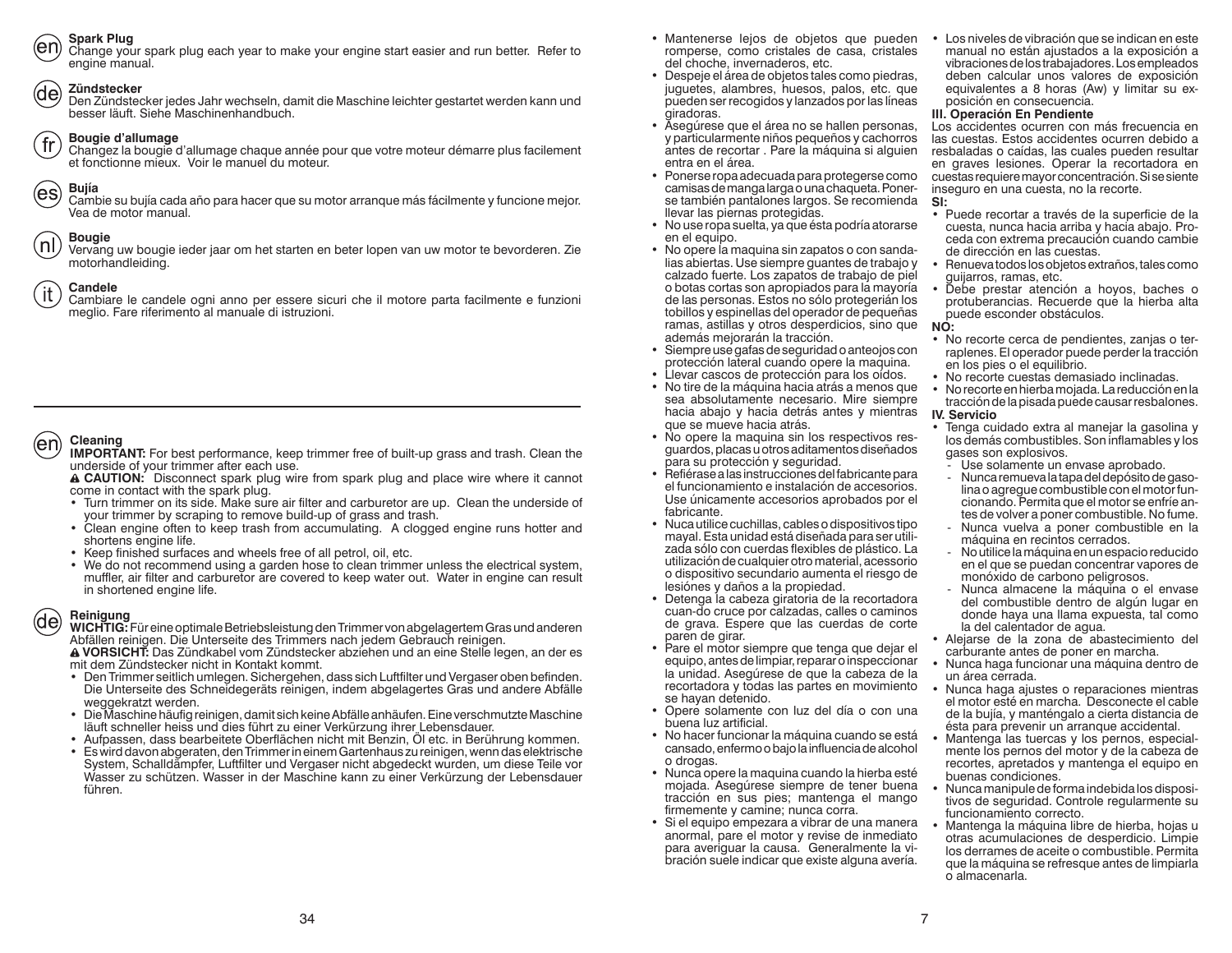- Pare e inspeccione el equipo si le pega a un Draag oorkleppen. objeto. Repárelo, si es necesario, antes de hacerlo arrancar.
- No cambie el ajuste del regulador del motor ni exceda su velocidad.
- Limpiar y sustituir las calcomanías relativas a instrucciones y seguridad cuando necesario.

### $\mathsf{(nl)}$ **Veiligheidsvoorschriften I. Kinderen**

 Er kunnen zich tragische ongelukken voordoen als de bediener niet op de aanwezigheid van kinderen let. Kinderen zijn vaak in de machine en het maaien geinteresseerd. Denk niet dat de kinderen op de plek blijven, waar je ze voor het laatst gezien hebt.

- Houdt kinderen buiten het maaigebied en laat een andere verantwoordelijke volwassene een oogje in het zeil houden.
- Wees alert en doe de machine uit zodra kinderen in het maaigebied komen.
- Alvorens en tijdens het achterwaarts maaien, kijk achteruit en naar beneden of er kleine kinderen zijn.
- Sta kinderen niet toe de machine te bedienen. Er kunnen plaatselijke regels zijn met betrekking tot de minimumleeftijd voor het bedienen van dit apparaat.
- Wees vooral voorzichtig bij blinde hoeken, struiken, bomen, en andere objekten die het uitzicht kunnen belemmeren.

### **II. Algemene Instrukties**

- Lees , begrijp, en volg alle instructies op de machine en in de handleiding alvorens te beginnen. Raak eerst helemaal vertrouwd met de bedieningsknoppen voor een correct gebruik van de machine alvorens te beginnen.
- Plaats geen handen of voeten bij of onder draaiende onderdelen.
- Houdt alle lichaamsdelen weg van de uitlaat en de draaiende trimmerlijn. Een hete uitlaat kan ernsige verbrandingen veroorzaken.
- Laat de machine alleen bedienen door verantwoordelijke personen, die op de hoogte zijn van de instructies.
- Vermijdt breekbare objekten, als ramen van huis en auto, kassen, enz.
- Verwijder objekten als stenen, speelgoed, ijzerdraad, botten, stokken, enz. van het terrein die door de draaiende trimmerlijn kunnen worden opgepikt en weggeslingerd.
- Zorg dat andere personen van het terrein zijn alvorens te maaien, vooral kleine kinderen en huisdieren. Doe de machine uit zodra er iemand het terrein op komt.
- Draag beschermende kleding zoals een trui of een jasje met lange mouwen. Draag altijd een lange broek. Beenbescherming is aanbevolen.
- Draag geen loszittende kleding, die in de apparatuur kan komen.
- Bedien de machine niet op blote voeten of met open sandalen. Draag altijd werkhandschoenen en stevig schoeisel. Leren werkschoenen of lage laarzen zijn het meest geschikt. Ze beschermen enkels en schenen van de bediener voor twijgen, scherven en dergelijke, en verbeteren de besturing.
- Draag altijd een veiligheidsbril of een bril met zijkleppen als u de machine bedient.
- 
- Trek de machine niet achteruit, mits strikt noodzakelijk. Kijk altijd naar beneden en achterom alvorens en terwijl u achteruit loopt.
- Bedien de machine niet zonder juiste bescherming of beschermende veiligheidattributen.
- Lees de instructies van de fabrikant voor de juiste bediening en installatie van onderdelen. Gebruik alleen onderdelen die door de fabrikant zijn goedgekeurd.
- Gebruik geen zaagbladen, staaldraad, of dorsonderdelen. De machine is uitsluitend bedoeld om er plastic messen op te monteren. Het gebruik van andere onderdelen of hulpstukken verhoogt het risico van letsel.
- Doe de draaiende kop van de maaier uit als u bij gravel opritten, stoepen of lanen komt. Wacht tot de draaiende trimmerlijnen tot stilstand zijn gekomen.
- Stop de motor zodra u de apparatuur alleen laat en laat hem afkoelen, alvorens het onderdeel schoon te maken, te repareren of te inspecteren. Verzeker u dat de maaikop en alle beweegbare delen zijn gestopt.
- Werk alleen bij daglicht of voldoende kunstverlichting.
- Gebruik de machine niet als u moe, ziek of onder invloed van alcohol of geneesmiddelen bent.
- Gebruik de machine niet op nat gras. Zorg voor een goede grip op de grond: houdt het handvat stevig vast en loop; ren niet.
- Indien de machine abnormale trillingen vertoont, schakel dan de motor uit en achterhaal meteen wat de oorzaak is. In het algemeen duiden trillingen op een probleem.
- Trillingsniveaus vermeld in deze handleiding zijn niet aangepast voor blootstelling van de werknemer aan trillingen. Werkgevers dienen de waarden overeenkomstig de blootstelling gedurende 8 uur (Aw) en de limiet voor blootstelling van de werknemer overeenkomstig te berekenen.

### **III. Werkzaamheden Op Hellingen**

Hellingen veroorzaken de meeste glij-en valongelukken, hetgeen tot ernstige verwondingen kan leiden. Alle hellingen verdienen extra aandacht. Als u zich onzeker voelt op een helling, maai dan niet. **DOEN:**

- Maai dwars over het oppervlak van de helling: niet van boven naar beneden. Kijk goed uit wanneer u van richting verandert op een helling.
- Haal alle objekten weg zoals stenen, twijgen, enz.
- Kijk uit voor holen, groeven, of hobbels. Hoog gras kan obstakels verbergen.

### **NIET DOEN:**

- Maai niet bij de afvoeropening van het gras, greppels of bedijking. De bediener kan uitglijden of zijn evenwicht verliezen.
- Maai geen uitzonderlijk steile hellingen.
- Maai geen nat gras. Door verminderde grip op de grond kan men uitglijden.

### **IV. Service**

- Wees extra voorzichtig met benzine en andere brandstoffen. Ze zijn brandbaar en de dampen kunnen ontploffen.
- Gebruik alleen een goedgekeurd vat.
- Haal de benzinedop er niet af of voeg geen brandstof toe terwijl de motor draait. Laat de motor afkoelen alvorens bij te vullen. Rook niet.



### **Apagachispas**

El silenciador está equipado con una rejilla apagachispas (1) especial que restringe el flujo de las partículas calientes al exterior del silenciador. Las partículas calientes pueden provocar un incendio si entran en contacto con materiales secos e inflamables. Nunca opere este equipo sin la rejilla apagachispas (2) instalada. El apagachispas se debe limpiar una vez al año desmontándolo del motor y cepillándolo con un cepillo de púas de alambre. Una rejilla apagachispas obstruida puede provocar que el motor se caliente y se averíe.

### PARA DESMONTAR LA REJILLA APAGACHISPAS:

- Con ayuda de una llave fija o una llave de vaso de 1/4" (7-mm) retire el tornillo que sujeta la rejilla al silenciador. Deslice la rejilla apagachispas fuera del tubo del silenciador.
- Compruebe si la rejilla presenta obstrucciones o daños. Si la rejilla está obstruida, cepíllela con un cepillo de púas de alambre rígido. Una rejilla apagachispas dañada debe sustituirse.
- La instalación se realiza en el orden inverso al de desmontaje; apriete el tornillo (3) a un par de 2,7 Nm (24 lb/pulg). No lo apriete en exceso.

### **Vonkenscherm**nl

Uw geluiddemper is voorzien van een speciaal vonkenscherm (1) dat de stroom van hete deeltjes uit de geluiddemper beperkt. Hete deeltjes kunnen brand veroorzaken als ze op droog en ontvlambaar materiaal terecht komen. Gebruik deze apparatuur nooit zonder dat het vonkenscherm (2) is aangebracht.

Het vonkenscherm moet jaarlijks van de motor worden verwijderd en met een draadborstel worden schoongeborsteld. Door een verstopt scherm kan de motor heet worden, wat kan leiden tot motorstoringen.

### HET VONKENSCHERM VERWIJDEREN:

- Gebruik een 1/4" (7-mm) sleutel of moerendraaier om de schroef (3) te verwijderen waarmee het vonkenscherm op de geluiddemper is gemonteerd. Schuif het vonkenscherm uit de uitlaatleiding van de geluiddemper.
- Controleer het scherm op verstopping en schade. Gebruik in geval van verstopping van het scherm een stugge draadborstel om het scherm schoon te borstelen. Een beschadigd vonkenscherm moet worden vervangen.
- De installatie vindt in omgekeerde volgorde van het verwijderen plaats. Haal de bout aan met 2,7 Nm (24 in-lbs). Niet te strak vastdraaien.

### **Parascintille**

it.

La marmitta è dotata di uno speciale schermo parascintille (1) che limita il flusso di particelle incandescenti all'esterno della marmitta. Se entrano in contatto con materiale infiammabile, le particelle incandescenti possono causare incendi. Non mettere in funzione la macchina senza il parascintille (2) in sede.

Lo schermo parascintille deve essere pulito una volta all'anno, rimuovendo il parascintille dal motore e pulendolo con una spazzola metallica. Se lo schermo si blocca, può provocare il surriscaldamento e guasti al motore.

### PER RIMUOVERE IL PARASCINTILLE:

- Servendosi di un cacciavite per dadi da 1/4" (7-mm), rimuovere la vite (3) che fissa il parascintille alla marmitta. Far scorrere lo schermo parascintille ed estrarlo dal tubo di scarico della marmitta.
- Verificare la presenza di eventuali ostruzioni o danni sullo schermo. Se lo schermo è otturato, spazzolarlo con una spazzola metallica. Un parascintille danneggiato deve essere sostituito.
- Eseguire la procedura inversa per l'installazione: serrare la vite a 2.7 Nm (24 poll./lbs). Non stringere eccessivamente.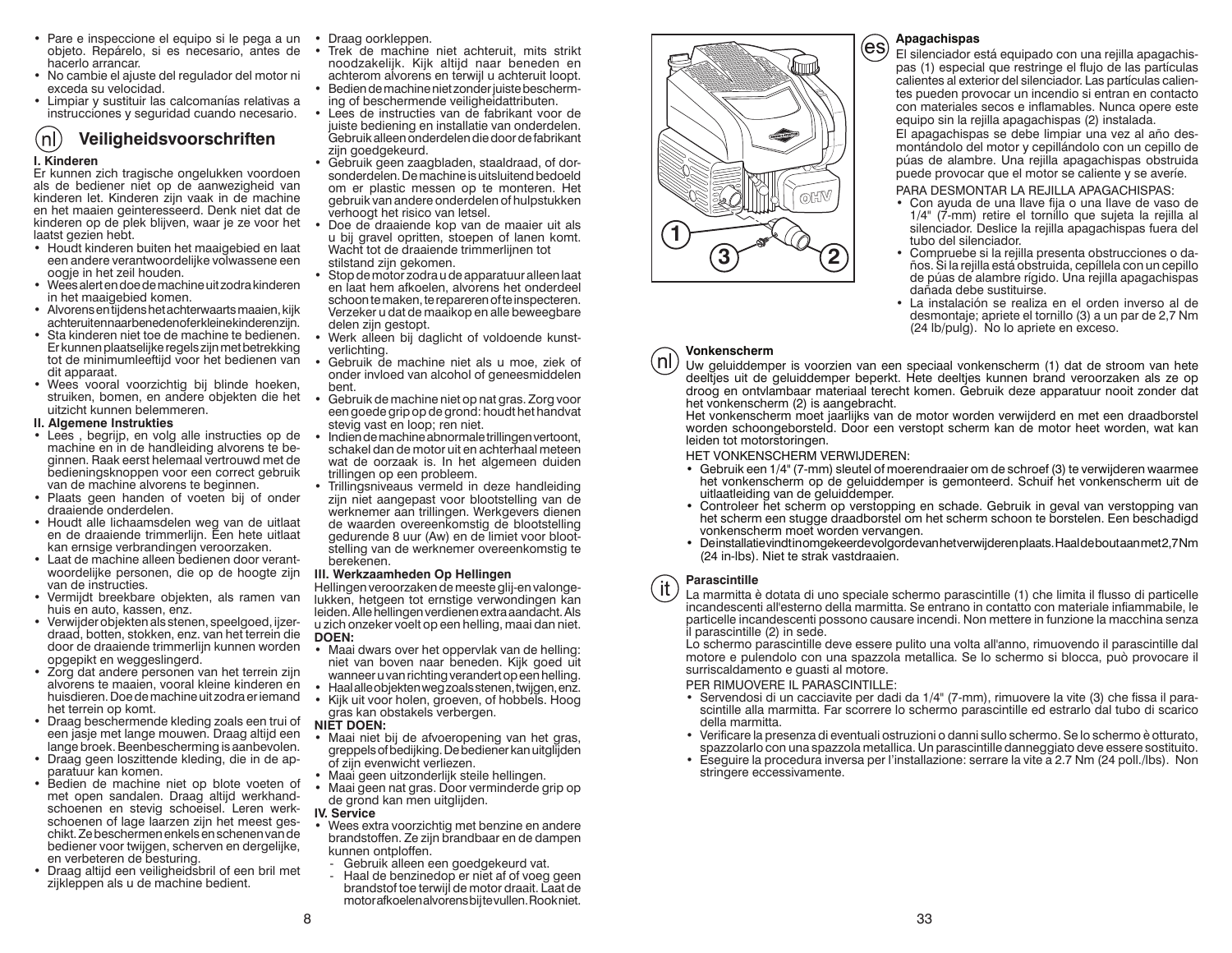

### **Spark arrestor**

Your muffler is equipped with a special spark arrestor screen (1) which restricts the flow of hot particles out of the muffler. Hot particles my cause fire if they contact dry and combustible material. Never operate this equipment without the spark arrestor (2) in place.

The spark arrestor screen should be cleaned annually by removing the arrestor from the engine and brushing it with a wire brush. A blocked screen may cause the engine to run hot and lead to engine failure.

TO REMOVE THE SPARK ARRESTOR:

- Using a 1/4" (7-mm) wrench or nut driver remove the screw (3) that retains the arrestor to the muffler. Slide arrestor screen out of the muffler exhaust tube.
- Inspect the screen for any plugging or damage. If the screen is plugged, brush with a stiff wire brush. A damaged arrestor should be replaced.
- Installation is the reverse of removal, tighten screw to 2.7 Nm (24 in-lbs). Do not overtighten.

### **Funkenschutz**(de)

Ihr Schalldämpfer ist mit einem speziellen Funkenschutz (1) ausgestattet, das verhindert, dass heiße Partikel aus dem Schalldämpfer austreten. Heiße Partikel verursachen unter Umständen Brände, wenn sie mit trockenem oder entzündlichem Material in Berührung kommen. Bedienen Sie dieses Produkt niemals ohne den Funkenschutz (2).

Der Funkenschutz sollte jährlich gereinigt werden. Entfernen Sie dazu den Funkenschutz vom Motor und bürsten Sie ihn mit einer Drahtbürste ab. Durch einen blockierten Funkenschutz kann der Motor heißlaufen und unter Umständen sogar ausfallen.

### SO ENTFERNEN SIE DEN FUNKENSCHUTZ:

- Entfernen Sie mit einen 1/4-Zoll (7-mm) Schraubenschlüssel oder -Steckschlüssel die Schraube (3), mit der der Funkenschutz am Schalldämpfer befestigt ist. Ziehen Sie den<br>Funkenschutz aus dem Abgasrohr des Schalldämpfers.
- Überprüfen Sie den Funkenschutz auf Verstopfungen oder Beschädigungen. Wenn der Funkenschutz verstopft ist, bürsten Sie ihn mit einer harten Drahtbürste ab. Ein beschädigter Funkenschutz sollte ausgetauscht werden.
- Der Einbau erfolgt in umgekehrter Ausbaureihenfolge. Ziehen Sie die Schraube auf 2.7 Nm (24 in-lbs). Nicht zu fest anziehen.

### **Pare-étincelles** fr

Le silencieux est équipé d'un écran (1) de pare-étincelles spécial qui limite le débit de particules chaudes hors du silencieux. Les particules chaudes peuvent provoquer un incendie si elles entrent en contact avec un matériau sec et inflammable. Ne faites jamais fonctionner cet équipement sans le pare-étincelles (2).

L'écran de pare-étincelles doit être nettoyé une fois par an en retirant le pare-étincelles du moteur et en le brossant à l'aide d'une brosse métallique. Un écran obstrué peut provoquer une surchauffe du moteur et conduire à une défaillance du moteur.

### POUR RETIRER LE PARE-ÉTINCELLES :

- À l'aide d'une clé de 1/4" (7-mm) ou d'un tournevis à douille, retirez la (3) vis qui maintient le pare-étincelles au silencieux. Faites glisser l'écran de pare-étincelles hors du tuyau d'échappement du silencieux.
- Inspectez l'écran à la recherche d'obstruction ou d'endommagement. Si l'écran est obstrué, brossez-le à l'aide d'une brosse métallique dure. Un pare-étincelles endommagé doit être remplacée.
- L'installation s'effectuer à l'inverse de la dépose, serrez la vis à un couple de 2,7 Nm (24 in-lbs). Ne serrez pas trop.
- Vul de machine niet binnenshuis.
- Gebruik de machine niet in afgesloten ruimtes waar gevaarlijke koolmonoxidedampen zich kunnen ophopen.
- Zet de machine of het benzinevat niet binnen als er een open vlam aanwezig is, bijvoorbeeld van een waterboiler.
- Verlaat de plek waar getankt is alvorens de motor te starten.
- Laat de motor niet draaien in een gesloten ruimte.
- Repareer of stel de motor niet bij met een draaiende motor. Maak de bougiekabel los, en houdt deze weg van de bougie om plotseling starten te voorkomen.
- Houdt schroeven en moeren, vooral maaikop-en motorbouten, goed aange-draaid en houdt de uitrusting in goede staat.
- Knoei niet aan veiligheidsonderdelen. Controleer regelmatig hun werking.
- Houdt de machine vrij van gras, blad en andere opgehoopte resten. Verwijder gemorste olie en benzine. Laat de machine afkoelen alvorens schoon te maken of op te bergen,
- Stop en controleer de uitrusting als u een vreemd voorwerp raakt, Repareer, zo nodig, alvorens door te gaan.
- Verander de motor regulateur niet of laat de motor niet te hard draaien.
- Maak de veiligheids- en instruktieplaatjes schoon zodra dat nodig is.

### **Istruzioni di Sicurezza**it.

### **I. Bambini**

 E'possibile che si verifichino incidenti con conseguenze disastrose se l'operatore non fosse avvertito della presenza di bambini. I bambini molto spesso osservano con attenzione l'attività di potatura. Non dare mai per scontato che i bambini stazionino in perm-anenza nella posizione in cui li si è visti l'ultima volta.

- Tenere i bambini ben lontani dall'area in cui si procederà alla potatura e sotto l'attenzione constante di un altro adulto responsabile.
- Prestare la massima attenzione e spegnere l'appare-cchiatura nel caso in cui bambini si avvicinino inaspe-ttatamente in prossimità dell'apparecchiatura stessa.
- Prima di e mentre si indietreggia, controllare a destra ed a sinistra, davanti ed indietro per verificare che non ci siano bambini nelle vicinanze.
- Non permettere assolutamente ai bambini di mettere in funzione l'apparecchiatura. Alcune normative locali possono limitare l'età dell'operatore.
- Prestare la massima attenzione quando ci si avvicina ad angoli ciechi, cespugli, alberi o altri oggetti che potrebbero impedire una corretta visione.

### **II. Esercizio Generale**

• Leggere, capire e seguire le istruzioni di sicurezza allegate all'apparecchiatura e contenute nel manuale di istruzioni operativo prima di mettere in funzione l'apparecchiatura stessa. E'necessario avere l'adeguata familiarità con i comandi e con le istruzioni per un utilizzo corretto della macchina prima della sua messa in funzione.

- Evitare di avvicinare le mani o i piedi in prossimità o sotto parti in movimento.
- Evitare di avvicinare qualsiasi parte del corpo alla marmitta di scarico ed alla zona di taglio. La marmitta bollente potrebbe provocare serie ustioni.
- Permettere solo ai responsabili che abbiano la debita famigliarità con le istruzioni di esercizio, di mettere in funzione l'apparecchiatura.
- Mantenere la debita distanza da oggetti che potrebbero rompersi, quali finestre delle case, finestrini delle auto, serre e simili.
- Rimuovere dall'area di installazione oggetti quali pietre, giochi, cavi, ossa, bastoni e simili che potrebbero essere raccolti e successivamente espulsi dal decespugliatore.
- Controllare che non ci siano altri operatori in prossimità dell'apparecchiatura prima di attivare il decespugliatore, soprattutto bambini o animali domestici. Spegnere l'apparecchiatura nel caso di presenza di persone estranee nell'area di esercizio.
- Indossare vestiario protettivo, ad esempio maglie o giacche a maniche lunghe. Indossare anche pantaloni lunghi. Si consiglia inoltre di indossare delle protezioni per le gambe.
- Evitare di indossare capi di abbigliamento larghi, che potrebbero rimanere impigliati tra le parti in movimento dell'apparecchiatura.
- Evitare di mettere in funzione l'apparecchiatura a pieni nudi o nel caso si indossino sandali aperti. Portare sempre guanti da lavoro e calzature robuste. Nella maggior parte dei casi andranno benissimo scarpe in pelle o stivaletti bassi, tanto da proteggere le caviglie e le tibie degli operatori dalla fuoriuscita di bastoncini, schegge o altri detriti e miglior-are al tempo stesso la trazione e la presa contro il terreno.
- Portare sempre occhiali di protezione o di sicurezza con schermature laterali quando si mette in funzione l'apparecchiatura.
- Indossare cuffie di protezione auricolare.
- Non spingere indietro l'apparecchiatura a meno che non sia strettamente necessario. Controllare sempre davanti ed indietro prima di spostare l'apparecchiatura stessa.
- Non mettere in funzione l'apparecchiatura senza controllare che le protezioni, le piastre ed altri dispo-sitivi di sicurezza siano perfettamente in posizione.
- Fare riferimento alle istruzioni del produttore per quanto riguarda l'esercizio corretto e l'installazione ed il montaggio degli accessori. Utilizzare solo accessori approvati dal produttore.
- Non utilizzare lame, cavi o dispositivi che non funzionino correttamente. Questo apparecchio è stato progettato esclusivamente per l'utilizzo con taglierba provviste di testina di taglio con filo flessibile di plastica. L'utilizzo di altri accessori o dispositivi non autorizzati o originali potrebbe aumentare considerevolmente il rischio di ferite e di incidenti.
- Evitare di ruotare la testina del decespugliatore quando si attraversano strade ghiaiose, sentieri o vie di percorrenza. Attendere che la rotazione del filo di taglio sia perfettamente interrotta.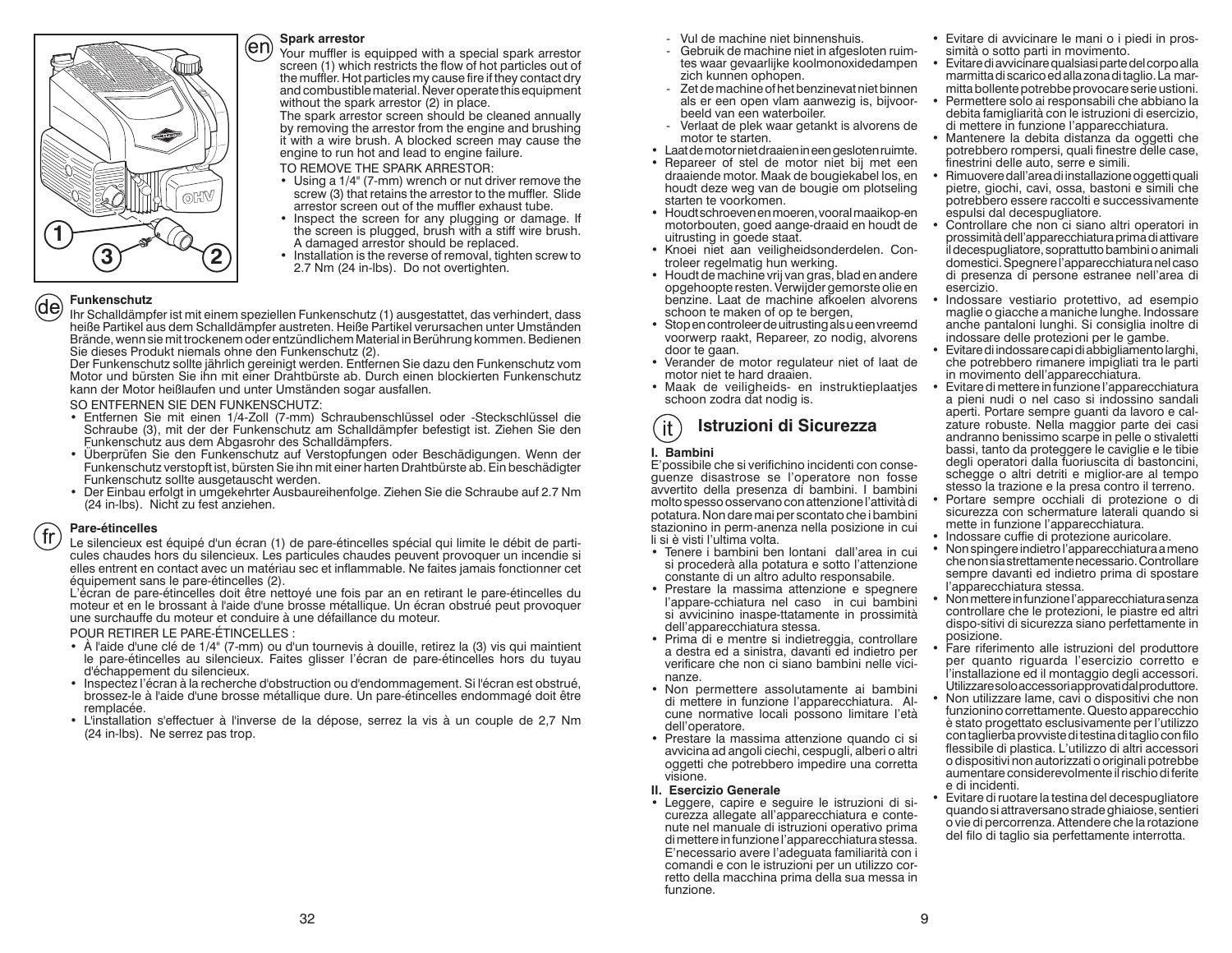- Interrompere il funzionamento del motore quando si lascia l'apparecchiatura incustodita e lasciarla raffreddare, prima di passare a qualsiasi intervento di manutenzione, pulitura, riparazione o ispezione dell'unità. Controllare che la testina del decespugliatore e tutte le parti in movimento siano completamente ferme.
- Mettere in funzione solo alla luce del giorno oppure con luce artificiale ottimale.
- Non utilizzare l'unità quando si è stanchi, indisposti o sotto gli effetti di alcol o droghe.
- Non mettere mai in funzione l'apparecchiatura sull'-erba bagnata. Controllare sempre la presa a terra: avere una presa sicura sul manubrio e camminare con sicurezza. Evitare assolutamente di correre.
- Nel caso in cui l'apparecchiatura dovesse vibrare eccessivamente, arrestare il motore e controllarne immediatamente la possibile causa. La vibrazione solitamente è un segnale evidente di guasto.
- I livelli di vibrazioni riportati in questo manuale non sono allineati ai valori di esposizione alle vibrazioni dei lavoratori. I datori di lavoro devono calcolare i valori di esposizione equivalenti normalizzati a un periodo di 8 ore (Aw) e limitare di conseguenza l'esposizione alle vibrazioni dei lavoratori.

### **II. Funzionamento In Pendenza**

 Le pendenze sono uno dei fattori che facilitano cadute ed incidenti, con conseguenze gravi per gli operatori. Prestare la massima attenzione nel caso di funziona-mento dell'apparecchiatura in pendenza. Non caso non ci si sentisse a proprio agio in questa posizione, evitare di mettere in funzione l'apparecchiatura.

### **ASSICURARSI DI:**

- Mettere in funzione l'apparecchiatura affrontando frontalmente le pendenza, evitando di spostarsi su e giù, indistintamente. Esercitare la massima cautela e prestare la massima attenzione quando si cambia direzione in pendenza.
- Rimuovere ostacoli quali pietre, rami, ecc.
- Controllare la presenza di buche, solchi o salti. L'erba troppo alta potrebbe nascondere pericolosi ostacoli.

### **EVITARE DI:**

- Potare in prossimità di saliscendi, fossi o terrapieni. L'operatore potrebbe non avere una presa perfetta o perdere l'equilibrio.
- Evitare di potare su pendenze eccessive.
- Evitare di potare su erba bagnata. Nel caso di man-cata presa, aumenta il rischio di una possibile caduta.

### **IV. Manutenzione**

- Prestare la massima attenzione quando si deve fare rifornimento o maneggiare qualsiasi combustibile. Si tratta sempre di prodotti infiammabili ed i relativi vapori sono esplosivi.
- Utilizzare solo contenitori approvati.
- Non togliere il tappo del combustibile o rabboccare il combustibile con il motore in funzione. Permettere al motore di raffreddarsi prima di fare il pieno. Non fumare.
- Non fare il pieno di combustibile all'interno.
- Non azionare la macchina in uno spazio ristretto in cui possano accumularsi esalazioni pericolose di monossido di carbonio.
- Non stoccare mai l'apparecchiatura o il contenitore del combustibile all'interno in prossimità di una fiamma viva, quale un boiler.
- Spostarsi dalla zona di rifornimento prima di mettere in funzione il motore.
- Non mettere in funzione l'apparecchiatura al chiuso.
- Non modificare o riparare l'apparecchiatura quando il motore è in funzione. Staccare il cavo di alimenta-zione dalla presa e posizionare il cavo a distanza in modo tale che non possa nemmeno accidentalmente entrare in contatto con la presa di alimentazione.
- Controllare i dati ed i bulloni, specialmente a livello della testina del decespugliatore ed i bulloni del motore, mantenere sempre l'apparecchiatura in buone condizioni per garantirne il perfetto esercizio.
- Non danneggiare i dispositivi di sicurezza dell'apparecchiatura. Controllare regolarmente il loro perfetto esercizio e funzionamento.
- Controllare che l'apparecchiatura sia priva di grasso, foglie o altri detriti o accumulo di corpi estranei. Pulire l'olio e qualsiasi possibile fuoriuscita di combustibile. Permettere all'apparecchiatura di raffreddare prima di passare alla pulitura o allo stoccaggio.
- Arrestare ed ispezionare l'apparecchiatura nel caso si sia colpito un oggetto. Riparare, se necessario, prima di rimettere in funzione l'apparecchiatura stessa.
- Non modificare le impostazioni del regolatore del motore o aumentare eccessivamente la velocità del motore.
- Pulire e sostituire le etichette con le istruzioni di sicurezza e con le istruzioni relative al funzionamento se e quando necessario.



### **Air Filter**

 Your engine will not run properly and may be damaged by using a dirty air filter. Replace the air filter every year, more often if you mow in very dusty, dirty conditions. Refer to engine manual.

### **Luftfilter**

Wird ein schmutziger Luftfilter verwendet, kann Ihre Maschine nicht richtig betrieben werden; es kann zu Beschädigungen kommen. Luftfilter jedes Jahr austauschen; Austausch öfter vornehmen, wenn unter besonders staubigen, schmutzigen Bedingungen gemäht wird. Siehe Maschinenhandbuch.

### **Filtre à Air**

Le moteur ne fonctionnera pas correctement et peut être avarié si un filtre à air sale est utilisé. Remplacez le filtre à air chaque année, plus souvent si vous tondez le gazon sous des conditions très poussiéreuses et sales. Voyez le manuel du moteur.

### **Filtro de Aire**(es

 Su motor no funcionará en forma adecuada y puede sufrir daños si se usa un filtro de aire sucio. Cambie el filtro de aire cada año, y más a menudo si siega en condiciones muy polvorosas o sucias. Vea de motor manual.



 $\mathsf{a}$ 

### **Luchtfilter**

 Uw motor loopt niet goed en kan beschadigd worden door een vuile luchtfilter. Vervang de luchtfilter ieder jaar, of vaker als u in stoffige of vuile omstandigheden maait. Zie motorhandleiding.

### **Filtro dell'aria**

 Il motore potrebbe non funzionare correttamente e potrebbe danneggiarsi utilizzando un filtro dell'aria sporco. Sostituire il filtro dell'aria ogni anno, soprattutto se si utilizza il decespugliatore in ambienti sporchi e nel caso di esercizio in ambienti particolarmente polverosi. Fare riferimento al manuale di istruzioni.

### **Muffler**(en

Inspect and replace corroded muffler as it could create a fire hazard and/or damage.

### **Schalldämpfer**

Schalldämpfer überprüfen und bei Rostschäden austauschen, da dies zu Brandgefahr und/ oder Schäden führen könnte.

# **Silencieux**

Inspectez et remplacez le silencieux corrodé pour éviter les risques d'incendie et/ou les dégâts.

### **Silenciador**(es)

 Inspeccione y cambie el silenciador si está corroído pues producir un peligro de incendio y/o daño.



### **Uitlaat**

 Controleer en vervang een geroeste demper want het kan brandgevaar opleveren en/of schade veroorzaken.



### **Marmitta**

Ispezionare e sostituire la marmitta se corrosa poiché potrebbe provocare un possibile incendio e/o danno al decespugliatore stesso.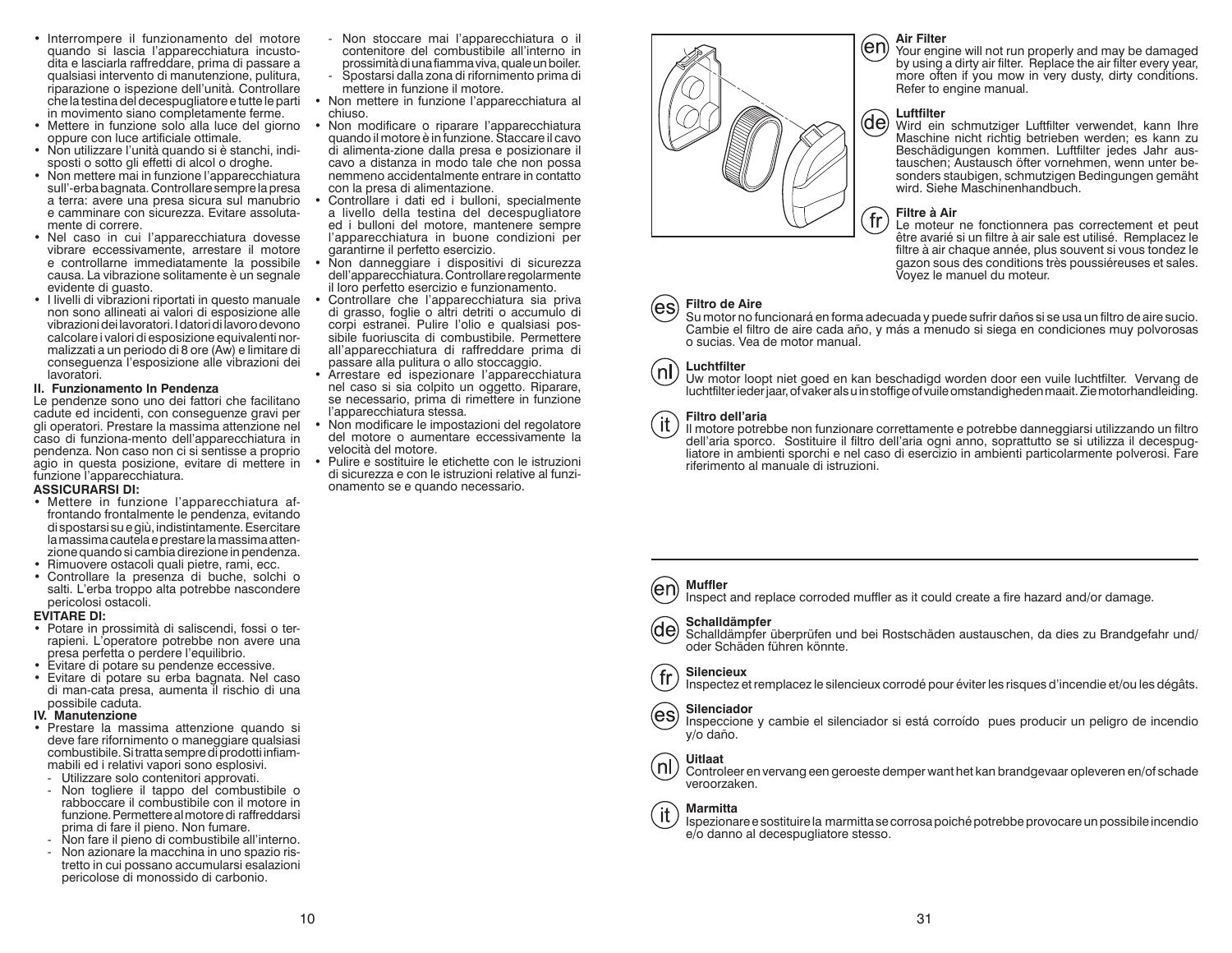

**Motor**Vea de motor manual.

**Para Cambiar el Aceite del Motor** Vea de motor manual.

 **NOTA:** Antes de inclinar la recortadora para drenar el aceite, drene el tanque de combustible haciendo fun-

- cionar el motor hasta que el tanque esté vacío. 1. Desconecte el alambre de la bujía y póngalo de modo que no pueda entrar en contacto con ésta.
- 2. Remueva la tapa del depósito del aceite; déjela a un lado en una superficie limpia.
- 3. Incline la recortadora y hágala descansar en su lado y drene el aceite en un envase adecuado. Mueva la recortadora de atrás para adelante para remover todo el aceite que se haya quedado atrapado dentro del motor.
- 4. Limpie todo el aceite derramado en la recortadora y en el lado del motor.
- 5. Llene el motor con aceite (Vea "AGREGUE ACEITE" en la sección de Operación de este manual).
- 6. Vuelva a poner la tapa en el depósito del aceite.
- 7. Vuelva a conectar el alambre de la bujía a ésta.ésta.

### **Onderhoud Motor**

(nl

-it

Lees het onderhoudsgedeelte van uw motorhandleiding.

**Motorolie Verversen**

Zie motorhandleiding.

- **N.B.:** Alvorens de trimmer van olie te voorzien, leeg dan eerst de benzinetank door de motor te laten draaien tot de tank leeg is.
- 1. Maak de bougiekabel los en leg het op een plek waar het niet in contact kan komen met de bougie.
- 2. Haal de motoroliedop los; leg deze weg op een schoon oppervlak.
- 3. Leg de trimmer op zijn kant zoals aangegeven en laat de olie in een geschikt vat lopen. Beweeg de trimmer daarna heen en weer om ook de achtergebleven motorolie te verwijderen.
- 4. Verwijder gemorste olie van trimmer en aan de kant van motorgedeelte.
- 5. Vul de motor met olie (zie "OLIE TOEVOEGEN" in het Bedieningsgedeelte van deze handleiding).
- 6. Zet de motoroliedop weer terug.
- 7. Zet de bougiekabel weer aan de bougie vast.

### **Manutenzione del Motore**

 Leggere con attenzione il capitolo relativo alla manutenzione nelle istruzioni operative del motore. **Cambio dell'olio del Motore**

### Fare riferimento al manuale di istruzioni del motore.

 **NOTA:** Prima di ribaltare il decespugliatore per sostituire l'olio, scaricare completamente il combustile dal decespugliatore lasciando il motore in funzione fino a quando non sarà stato consumato tutto il combustibile.

- 1. Staccare il cavo di alimentazione dalla presa e posizionare il cavo a distanza in modo tale che non possa nemmeno accidentalmente entrare in contatto con la presa di alimentazione.
- 2. Rimuovere il tappo dell'olio del motore e posizionarlo di lato nelle immediate vicinanze su una superficie pulita.
- 3. Inclinare il decespugliatore lateralmente come illustrato e scaricare l'olio in un contenitore adatto. Riportare il decespugliatore in posizione e scuoterlo avanti ed indietro leggermente fino a quando non sarà stato scaricato tutto l'olio dal motore.
- 4. Pulire l'olio accidentalmente fuoriuscito sul decespugliatore o a lato del motore.
- 5. Riempire nuovamente il motore con l'olio consigliato (Fare riferimento alla sezione "RAB-BOCCO OLIO" nel manuale di istruzioni).
- 6. Avvitare nuovamente il tappo dell'olio sul motore.
- 7. Collegare nuovamente il cavo di alimentazione alla spina di alimentazione.
- (GB) Complies with the provisions and current amendments of the Directives and Standards shown in the product performance chart.
- \* The power rating as declared by the engine manufacturer is the average gross power output at the specified RPM of a typical production engine for the engine model measured using SAE Standards for engine gross power. Please refer to the engine manufacturer for details.
- Entspricht den Bestimmungen und aktuellen Änderungen der Richtlinien und Normen, die in der Produkt-Leistungstabelle aufgeführt sind.
- \* Die vom Motorenhersteller angegebene Nennleistung entspricht der durchschnittlichen Bruttoleistung bei einer bestimmten Drehzahl eines typischen Produktionsmotors für dieses Motormodell. Die Messung erfolgte entsprechend der SAE-Norm für die Motor-Bruttoleistung. Weitere Informationen hierzu finden Sie in der Bedienungsanleitung des Motorherstellers.
- $(FR)$ Conforme aux clauses et amendements actuels des directives et des normes indiquées dans le tableau des performances du produit.
- \* La puissance nominale déclarée par le fabricant du moteur correspond à la puissance brute moyenne au régime spécifié d'un moteur de production typique pour le modèle de moteur mesuré, selon les normes SAE de puissance brute de moteur. Pour plus d'informations, contacter le fabricant du moteur.
- (ES) Cumple las estipulaciones y enmiendas actuales de las directivas y normas que se indican en la tabla de prestaciones del producto.
- La potencia nominal, según lo declara el fabricante del motor, es la salida media de potencia bruta a las RPM especificadas de un motor de serie típico para el modelo de motor, medida según las normas SAE sobre potencia bruta de motor. Para más información, consulte al fabricante del motor.
- $(\sf IT)$ Conforme alle disposizioni e alle modifiche correnti delle direttive e degli standard indicati nella tabella delle prestazioni del prodotto.
- La potenza nominale dichiarata dal costruttore del motore è la potenza lorda media (in corrispondenza del regime specificato) rilevata sul modello di motore in fase di produzione, misurata secondo la normativa SAE relativa alla potenza lorda del motore. Per i dettagli consultare il costruttore del motore.
- $(NL)$ Voldoet aan de bepalingen en huidige amendementen van de Richtlijnen en Standaards weergegeven in de productprestatietabel.
	- Het door de motorfabrikant aangegeven nominale vermogen is het gemiddelde brutovermogen bij het gespecificeerde toerental van een typische productiemotor voor het motormodel, gemeten volgens SAE-norm voor brutomotorvermogen. Raadpleeg voor details alstublieft de motorfabrikant.

|                               | CC. | ≪ਕੜੇ<br>ь<br>cm |                                                                                              | KG | <b>EN 14910</b><br>2006/42/EC |                                      | <b>ISO 3744</b><br>2000/14/EC<br>2005/88/EC |
|-------------------------------|-----|-----------------|----------------------------------------------------------------------------------------------|----|-------------------------------|--------------------------------------|---------------------------------------------|
| 163<br>56                     |     | $<$ 30          | $LpA < 90$ dBA                                                                               |    | $LwA < 104$ dBA               |                                      |                                             |
| $m/s^2 B$<br>А<br>ISO<br>7916 |     |                 | <b>Vibraciones</b><br><b>Vibration</b><br>Vibratie<br>Vibrationen<br>Vibrazioni<br>Vibration |    |                               | 3200<br>A: 5,3<br>$min-1$<br>B: 6, 6 |                                             |

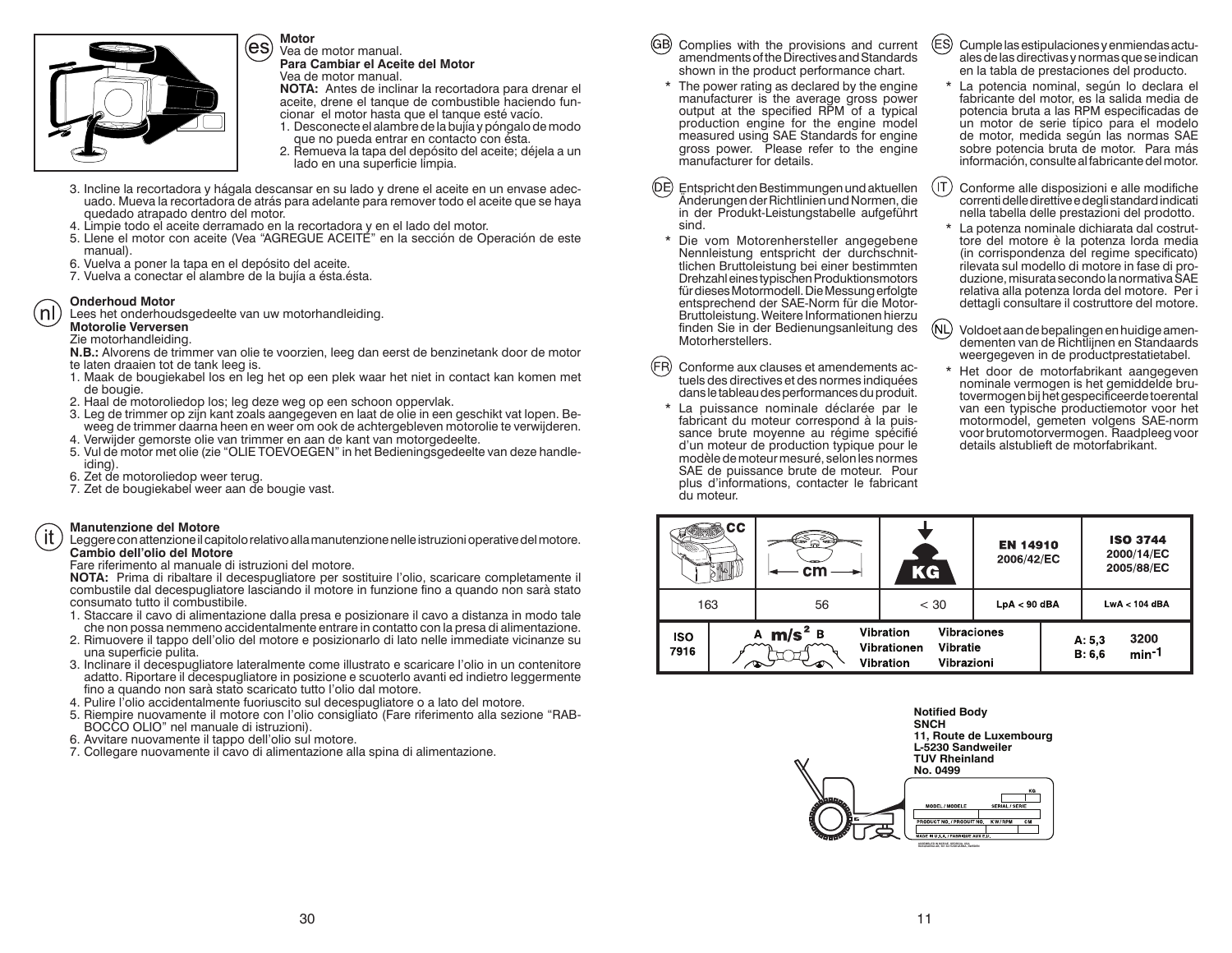These symbols may appear on your machine

or in the literature supplied with the product. Learn and understand their meaning. Complies with the provisions and current amendments of the Directives and Standards shown in the product performance chart.

Diese Symbole finden Sie auf Ihrer Maschine (de) oder in Unterlagen, die mit dem Produkt ausgehändigt wurden. Bitte machen Sie sich mit deren Bedeutung vertraut. Erfüllt die Bedingungen und aktuellen Ergänzungen der Richtlinien und Normen, die in der Produkt-Leistungstabelle aufgeführt sind.

Ces symboles peuvent se trouver sur votre  $\sqrt{\text{fr}}$ machine ou dans les publications fournies avec le produit. Apprenez à comprendre la signification de ces symboles. Conforme aux clauses et amendements actuels des directives et des normes indiquées dans le tableau des performances du produit.



**EYE PROTECTION REQUIRED. TRAGEN SIE EINE SCHUTZBRILLE.** LUNETTES DE SÉCURITÉ OBLIGATOIRES. ES NECESARIO LLEVAR UN DISPOSITIVOS DE PROTECCIÓN PARA LOS OJOS. **U DIENT UW OGEN TE BESCHERMEN MET EEN SPECIALE BRIL.** 



Deze symbolen kunnen op uw machine of (ท| in de bij het produkt geleverde documentatie aanwezig zijn. Lees en begrijp de betekenis. Voldoet aan de bepalingen en huidige amendementen van de Richtlijnen en Standaards weergegeven in de productprestatietabel.

Simboli utilizzati sull'apparato di taglio o ït nella documentazione fornita unitamente al prodotto. E' importante conoscerne bene il signifi cato. Conforme alle disposizioni e alle modifiche correnti delle direttive e degli standard indicati nella tabella delle prestazioni del prodotto.



EAR PROTECTION REQUIRED. TRAGEN SIE GEHÖRSCHUTZ. **CASQUE ANTIBRUIT OBLIGATOIRE.** ES NECESARIO LLEVAR UN DISPOSITIVOS DE PROTECCIÓN PARA LOS OÍDOS. U DIENT UW OREN TE<br>BESCHERMEN MET OORKLEPPEN.

E NECESSARIO INDOSSARE<br>PROTEZIONI OCULARILI DE LA ENECESSARIO INDOSSARE<br>CUT ONLY FROM YOUR LEFT TO YOUR RIGHT. NOTE: KEEP LEFT AND RIGHT HANDS ON THE UPPER HANDLE DURING OPERATION OF UNIT AS SHOWN TO HOLD AND MANUVER UNIT IN THE SAFEST MANNER. ENSURE TRIMMER HEAD STOPS TURNING WHEN CONTROL BAR IS RELEASED. THIS WHEELED GAS TRIMMER IS PRIMARILY INTENDED FOR CLEARING SMOOTH TO UNEVEN TERRAIN THAT IS FREE OF ROCKS, TOYS, BONES, STICKS, ETC., WHICH COULD BE PICKED UP BY THE ROTATING LINES. IT IS PRIMARILY INTENDED TO CUT **GRASS, WEEDS AND OTHER SOFT VEGETATION.** 

IMMER VON LINKS NACH RECHTS MÄHEN. HINWEIS: HALTEN SIE WÄHREND DER ARBEIT MIT DEM GERÄT DEN OBEREN GRIFF WIE DARGESTELLT MIT BEIDEN HÄNDEN, UM DIE EINHEIT SO AUF DIE SICHERSTE ART ZU KONTROLLIEREN UND ZU STEUERN. STELLEN SIE SICHER, DASS DER SCHNEIDKOPF STILL STEHT, BEVOR SIE DEN STEUERHEBEL LOSLASSEN. DIESER RASENTRIMMER MIT RÄDERN EIGNET SICH FÜR DEN EINSATZ AUF EBENEM BODEN OHNE STEINE, SPIELZEUG, KNOCHEN, STÖCKE ODER ANDERE FREMDKÖRPER, DIE SICH IM LAUFENDEN FADEN VERFANGEN KÖNNTEN. DAS GERÄT IST VORWIEGEND ZUM SCHNEIDEN VON GRAS, UNKRAUT ODER ANDEREN WEICHEN PFLANZEN KONZIPIERT.

NE COUPEZ QUE DE GAUCHE À DROITE. REMARQUE: PENDANT LES OPÉRATIONS TENEZ VOS DEUX MAINS NUR LA POIGNÉE SUPÉRIEURE DE L'APPAREIL, DE LA FAÇON ILLUSTRÉE, AFIN DE MANŒUVRER L'APPAREIL RAPIDEMENT ET EN TOUTE SÛRETÉ. ASSUREZ-VOUS QUE LA TÊTE DE COUPE CESSE DE TOURNER LORSQUE VOUS LACHEZ LA BARRE DE COMMANDE. CETTE TONDEUSE SUR ROUES EST CONCUE AVANT TOUT POUR NETTOYER LES SOLS PLUS OU MOINS IRRÉGULIERS, DÉBARRASSÉES DE TOUT CAILLOU, JOUET, OS, BÂTONS, NETC., SUSCEPTIBLES DE SE COINCER DANS LES LAMES TOURNANTES. ELLE EST CONÇUE AVANT TOUT POUR COUPER L'HERBE, LES RACINES ET LA VÉGÉTATION OUPLE EN GÉNÉRAL.

CORTE SOLAMENTE DE SU IZQUIERDA HACIA LA DERECHA. NOTA: MANTENER LA DOS MANOS EN LA EMPUÑADURA SUPERIOR DURANTE EL FUNCIONAMIENTO DE LA UNIDAD COMO MOSTRADO AL FIN DE MANTENER Y MANIOBRAR LA UNIDAD DEL MODO MÁS SEGURO. ASEGURARSE QUE LA CABEZA CORTACÉSPED PARE DE GIRAR CUANDO SE SUELTE LA PALANCA DE MANDO. LA FINALIDAD FUNDAMENTAL DE ESTA MÁQUINA CORTACÉSPED SOBRE RUEDAS, ES CORTAR SOBRE TERRENO LLANO E IRREGULAR EN EL QUE NO HAYAN PIEDRAS, JUGUETES, HUESOSO, BASTONES, ETC. QUE PODRÍAN SER RECOGIDOS POR LAS CUERDAS GIRATORIAS. SU FINALIDAD FUNDAMENTAL ES CORTA YERBA, MALAS YERBAS Y OTROS TIPOS DE **VEGETACIÓN BLANDA.** 

MAAI HET GRAS ALLEEN VAN LINKS NAAR RECHTS. N.B.: HOUD TIJDENS HET MAAIEN MET BEIDE HANDEN DE HANDGREEP BOVENAAN OP DE MACHINE VAST ZOALS OP DE AFBEELDING IS GEÏLLUSTREERD EN BEWEEG HET MAAIENDE GEDEELTE OP EEN ZO VEILIG MOGELIJKE MANIER. CONTROLEER ALTIJD OF DE MAAIKOP NIET MEER DRAAIT VOORDAT U DE CONTROLEHENDEL LOSLAAT. DEZE GRASMAAIMACHINE MET WIELEN IS BEDOELD VOOR GEBRUIK OP VLAKKE EN ONEFFEN TERREINEN, ZONDER STENEN, SPEELGOED, BOTTEN, STOKKEN ENZOVOORT DIE TUSSEN DE DRAAIENDE DELEN KUNNEN BLIJVEN STEKEN. DE MACHINE IS BEDOELD OM ER HOOFDZAKELIJK GRAS, ONKRUID EN ZACHTE PLANTEN MEE TE MAAIEN.

TAGLIARE SOLAMENTE DA SINISTRA VERSO DESTRA. NOTA: DURANTE L'USO DELLO STRUMENTO, TENERE ENTRAMBE LE MANI SULL'IMPUGNATURA SUPERIORE, COME INDICATO, IN MODO TALE DA MANOVRARE L'UNITÀ NEL MODO PIÙ SICURO. ASSICURARSI CHE LA TESTINA DI TAGLIO SI ARRESTI AL RILASCIO DELLA LEVA DI COMANDO. QUESTO TAGLIAERBA A RUOTE È STATA PROGETTATO PER UTILIZZO SU TERRENI SIA PIANI, SIA IRREGOLARI, PRIVI DI PIETRE, GIOCATTOLI, OSSI, BASTONI, ECC., CHE POTREBBERO INCAGLIARSI NEI DISPOSITIVI ROTANTI, E PRINCIPALMENTE PER IL TAGLIO DI ERBA, ERBE INFESTANTI E VEGETAZIONE TENERA.



### **Engine Maintenance**

Read the Maintenance section of your engine manual. **To Change Engine Oil**

# Refer to engine manual.

**NOTE**: Before tipping trimmer to drain oil, drain fuel tank by running engine until fuel tank is empty.

- 1. Disconnect spark plug wire from spark plug and place wire where it cannot come in contact with spark plug.
- 2. Remove engine oil cap; lay aside on a clean surface.
- 3. Tip trimmer on its side as shown and drain oil into a suitable container. Rock trimmer back and forth to remove any oil trapped inside of engine.
- 4. Wipe off any spilled oil on trimmer and on side of engine.
- 5. Fill engine with oil (See "ADD OIL" in the Operation section of this manual).
- 6. Replace engine oil cap.
- 7. Reconnect spark plug wire to spark plug.

(de

### **Wartung der Maschine**

Den Abschnitt Wartung Ihres Maschinenhandbuchs durchlesen.

**Wechseln des Maschinenöls**Siehe Maschinenhandbuch.

 **HINWEIS:** Bevor der Trimmer für das Ölablassen auf die Seite geneigt wird, Treibstofftank ablassen, indem die Maschine betrieben wird, bis der Kraftstofftank leer ist.

- 1. Das Zündkabel vom Zündstecker abziehen und an eine Stelle legen, an der es mit dem Zündstecker nicht in Kontakt kommt.
- 
- 2. Den Öltankdeckel der Maschine entfernen; beiseite und auf eine saubere Oberfläche legen.<br>3. Den Trimmer seitlich umlegen, siehe Abbildung, und das Öl in einen geeigneten Behälter<br>- ablassen. Den Trimmer vor- und rückwär neren zu entfernen.
- 4. Verschüttetes Öl vom Trimmer und von der Seite der Maschine wegwischen.
- 5. Die Maschine mit Öl füllen (Siehe "ÖLZUGABE" im Abschnitt Wartung dieses Handbuchs).<br>6. Den Öltankdeckel wieder anbringen.
- 
- 7. Das Zündkabel wieder an den Zündstecker anschließen.

**Moteur**fr

Voir le manuel du moteur.

**Comment Changer l'huile du Moteur**

Voir le manuel du moteur.

 **REMARQUE**: Avant de renverser la tondeuse pour vidanger l'huile, videz complètement le réservoir d'essence.

- 1. Débranchez le fil de la bougie et éloignez-le de la bougie.
- 2. Enlevez le bouchon de l'huile; mettez-le de côté sur une surface propre.
- 3. Renversez la tondeuse sur le côté de la façon indiquée et videz l'huile dans un récipient. Secouez la tondeuse d'avant en arrière pour être sûr d'enlever toute l'huile du moteur.
- 4. Essuyez l'huile qui s'est renversée sur la tondeuse ou sur la paroi du moteur.
- 5. Remplissez le moteur d'huile. (Voir "HUILE" dans le section Utilisation de ce maneul).
- 6. Remettez le bouchon de l'huile.
- 7. Branchez à nouveau la bougie sur le fil de la bougie.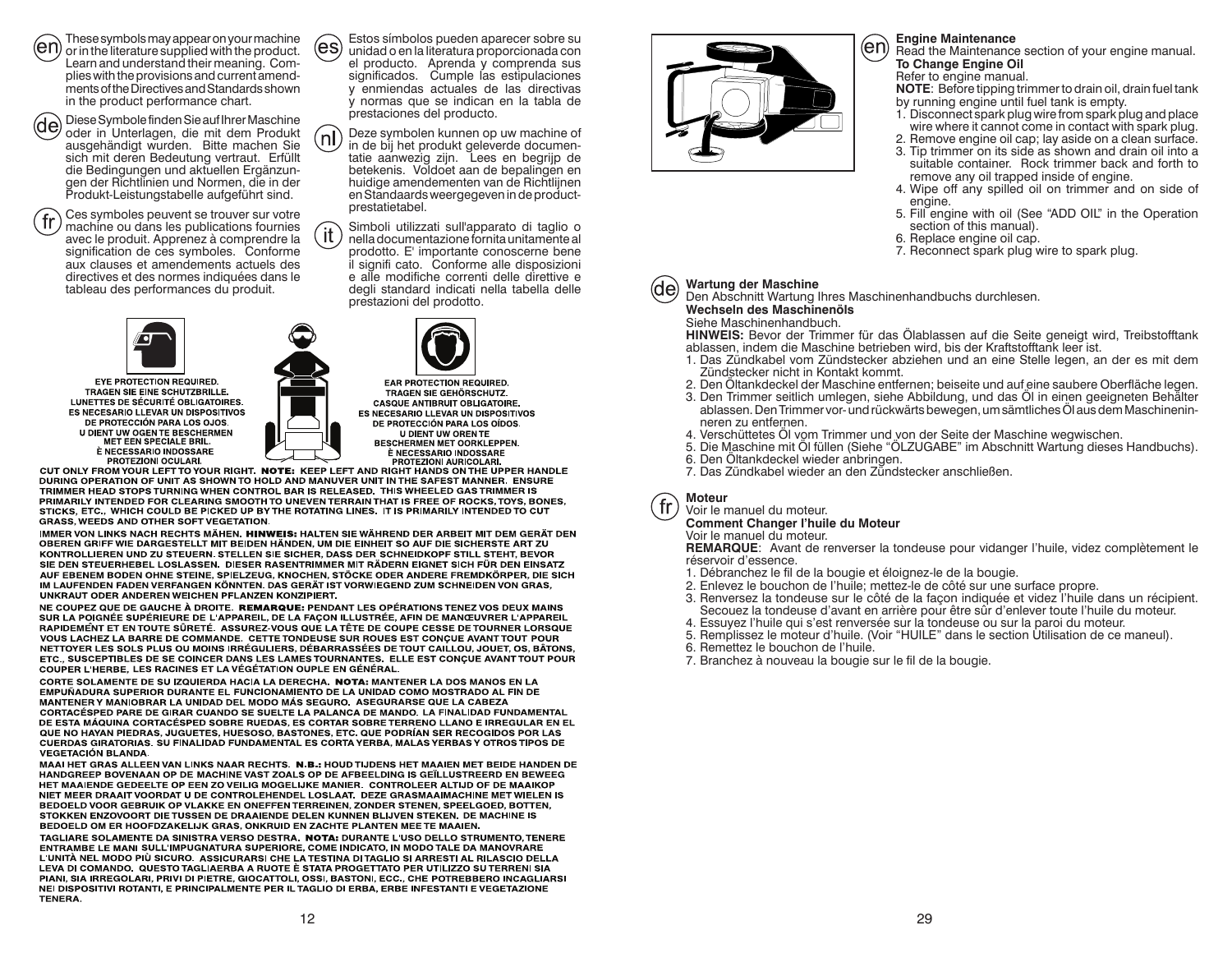

**(1) Trimmerlijn**

**(2) Opening in Spoelhuis (3) Lijnbeschermer**

- **(1) Filo del Decespugliatore (2) Apertura Della Piastrina Porta Fili**
- **(3) Graffa di Bloccaggio**

### **Trimmer Onderhoud**

 Houdt u altijd aan de veiligheidsvoorschriften tijdens iedere onderhoudsbeurt.

### **Banden**

- Houdt de banden vrij van benzine, olie of insectenverdelger, ter voorkoming van aantasten van het rubber.
- Ga paaltjes, stenen, diepe wortelen, scherpe objekten en andere obstakels uit de weg. Zij kunnen de banden vernielen.

### **Trimmer Lijn**

Voor het beste resultaat moet u de trimmerlijnen vervangen als ze de helft van hun originele lengte hebben bereikt. Nadat de nieuwe trimmerlijn op de trimmerkop geinstalleerd is, mogen de lijnen niet meer dan 1 inch (25,4mm) in lengte verschillen. Dit is belangrijk voor de balans en het trillen van de trimmerkop.

 **WAARSCHUWING**: Gebruik slechts de specifieke trimmerlijn. Gebruik geen andere materialen als ijzerdraad, touw, koord. IJzerdraad kan tijdens het maaien knappen en een gevaarlijk vliegend object worden, met ernstige verwondingen als gevolg.

### **Vervangen Trimmerlijn**

- 1. Maak de bougiekabel los en leg deze op een plek waar deze niet in contact kan komen met de bougie.
- 2. Maak de versleten trimmerlijn in het spoelhuis los.
- 3. Windt de nieuwe, op lengte gesneden, trimmerlijn op tot de helft en steek het opgewonden gedeelte door de opening van het spoelhuis naar de achterkant van de lijnbeschermer.
- 4. Als het opgewonden gedeelte aan de achterkant van de lijnbeschermer zit, trek de lijn dan naar buiten totdat deze volledig onder de lijnbeschermer zit.
- 5. Herhaal dit aan de andere kant van het spoelhuis.
- 6. Controleer de lijnen om er zeker van te zijn dat ze gelijke lengte hebben.
- 7. Sluit de bougiekabel weer aan.

### **Manutenzione del Decespugliatore** it.

Conformarsi sempre alle istruzioni di sicurezza quando si deve procedere a qualsiasi intervento di manutenzione.

### **Pneumatici**

- Controllare che i pneumatici siano sempre liberi da combustibile ed evitare che i pneumatici possano essere contaminati con prodotti chimici che rischierebbero di rovinare la gomma.
- Evitare ceppi, pietre, solchi, oggetti affilati o altri pericoli che potrebbero danneggiare i pneumatici.

### **Filo del Decespugliatore**

Per garantire i migliori risultati, sostituire il filo del decespugliatore quando è usurato per metà della sua lunghezza originale. Dopo aver installato un nuovo filo sulla testina del decespugliatore, controllare tutti i fili in modo tale che la differenza tra le diverse lunghezze non superi un pollice. E'importante controllare che la testina del decespugliatore sia ben bilanciata e non vibri in maniera anomala.

  **PERICOLO:** Utilizzare solo il filo per decespugliatore consigliato. Non utilizzare alcun altro materiale diverso quali fili, cavi, corde o simili. I cavi potrebbero rompersi durante la potatura, trasformandosi in missili pericolosissimi che potrebbero provocare ferite e danni gravissimi. **Come Sostituire il Filo del Decespugliatore**

- 1. Staccare il cavo di alimentazione dalla presa e posizionare il cavo a distanza in modo tale che non possa nemmeno accidentalmente entrare in contatto con la presa di alimentazione. 2. Rimuovere il filo usurato dalla piastrina porta fili.
- 3. Avvolgere il filo nuovo, tagliarlo a lunghezza e per metà inserire piegato attraverso la piastrina porta filo aprendola dal dietro spostando la graffa di bloccaggio.
- 4. Con l'estremità piegata del filo sul dietro della graffa di bloccaggio, spingere il filo verso l'esterno fino a quando il filo stesso non si blocchi perfettamente sotto la graffa di bloccaggio.
- 5. Ripetere dall'altro lato della piastrina porta fili.
- 6. Controllare tutti i fili per fare in modo che raggiungano tutti la stessa lunghezza.
- 7. Collegare il filo di alimentazione alla spina di alimentazione.



**READ OWNERS MANUAL** 

**BETRIEBSANLEITUNG LESEN** 

LIRE LE MANUEL D'INSTRUCTIONS

**LEA EL MANUAL DE INSTRUCCIONES** 

GEBRUIKERSHANDLEIDING LEZEN

LEGGERE IL MANUALE DELL'OPERATORE

**MOTOR AUS** 

**MOTEUR ARRÊTÉ** 

**MOTOR APAGADO** 

**MOTOR UIT** 

**MOTORE SPENTO** 





**FUEL KRAFTSTOFF CARBURANT COMBUSTIBLE BRANDSTOF CARRURANTE** 



**CAUTION** 

**VORSICHT** 

**DANGER** 

OPGELET

**ATTENZIONE** 

WARNING WARNUNG **ATTENTION ADVERTENCIA WAARSCHUWING** PERICOLO



**KEEP BYSTANDERS AWAY (15 METERS)** ZUSCHAUER FERNHALTEN (15 METRES) TENIR LES PASSANTS À DISTANCE (15 METRES) **GUÁRDESE LEJOS DE GENTE (15 METRES) OMSTANDERS UIT DE BUURT HOUDEN (15 METRES)** TENERE LONTANI I PASSANTI (15 METRES)



DO NOT USE WITH METALLIC BLADES. NICHT MIT METALLKLINGEN VERWENDEN. NE L'UTILISEZ PAS AVEC DES LAMES EN MÉTAL. NO UTILIZAR EL APARATO CON CUCHILLAS DE METAL. GEBRUIK GEEN METALEN MESSEN. NON UTILIZZARE CON LAME METALLICHE.



NO OPERATION ON SLOPES MORE THAN 15°

NICHT AUF ABHÄNGEN MIT MEHR ALS 15° STEIGUNG BETREIBEN

NE PAS UTILISER SUR DES PENTES DE PLUS DE 15°

NO OPERE SOBRE PENDIENTES DE MÁS DE 15°

NIET OP HELLINGEN VAN MEER DAN 15° GEBRUIKEN

NON USARE SU PENDII CON UN'INCLINAZIONE DI OLTRE 15°



HOT SURFACES **HEISSE OBERFLÄCHEN SURFACES CHAUDES SUPERFICIES MUY CALIENTES** HETE OPPERVLAKKEN **SUPERFICIE ROVENTE** 

**SOUND POWER LEVEL GERÄUSCHPEGEL** NIVEAU DE PUISSANCE ACCOUSTIQUE NÍVEL DE LA POTENCIA ACÚSTICA **GELUIDSNIVEAU** LIVELLO DELLA POTENZA SONORA

**WARNING: FAST ROTATING PLASTIC LINE CAN CAUSE SERIOUS INJURY.** WARNUNG: DER SCHNELL ROTIERENDE KUNSTSTOFF-FADEN KANN SCHWERE VERLETZUNGEN VERURSACHEN. ATTENTION: LA ROTATION RAPIDE DES FILS DE COUPE EN PLASTIQUE PEUT BLESSER GRIÈVEMENT. AVERTENCIA: LA CUERDA DE PLÁSTICO QUE GIRA A FUERTE VELOCIDAD PUEDE CAUSAR LESIONES SERIAS. **WAARSCHUWING: HET DRAAIENDE PLASTIC MES KAN ZWARE LETSELS VEROORZAKEN.** PERICOLO: IL DISPOSITIVO ROTANTE DI PLASTICA PUÒ ESSERE CAUSA DI GRAVI LESIONI.



MAX HEAD ROTATION 3750 MIN<sup>-1</sup>. DO NOT EXCEED. MAXIMALES DREHMOMENT DES KOPFES 3750 MIN<sup>-1</sup>. NICHT ÜBERSCHREITEN! **ROTATION MAXI DE LA TÊTE: 3750 MIN <sup>1</sup> A NE PAS DÉPASSER.** ROTACIÓN MÁXIMA DE LA CABEZA 3750 MIN<sup>-1</sup>. NO SUPERARLA. DE MAXIMALE DRAAISNELHEID VAN DE MAAIKOP BEDRAAGT 3750 MIN<sup>-1</sup>. OVERSCHRIJD DEZE SNELHEID NIET. LA ROTAZIONE MASSIMA DELLA TESTA DI TAGLIO È PARI A 3750 MIN<sup>-1</sup>. NON SUPERARLA.





EUROPEAN MACHINERY DIRECTIVE FOR SAFETY EUROPÄISCHE VERORDNUNG FÜR MASCHINEN-SICHERHEIT **CONFORME AUX NORMES DE SÉCURITÉ EUROPÉENNES** DIRECTIVO DE MAQUINARIA EUROPEO PARA LA SEGURIDAD VEILIGHEIDSRICHTLIJN VOOR EUROPESE MACHINES

ZOLLVEREIN DER EURASISCHEN WIRTSCHAFTSGEMEINSCHAFT UNION DOUANIÈRE DE LA COMMUNAUTÉ ÉCONOMIQUE EURASIATIQUE UNIÓN ADUANERA EUROASIÁTICA DOUANE-UNIE VAN EURAZIATISCHE ECONOMISCHE GEMEENSCHAP COMUNITÀ ECONOMICA EURASIATICA, UNIONE DOGANALE

NORMATIVE ANTINFORTUNISTICHE EUROPEE PER MACCHINARI



**WARNING: TAMPERING WITH THE ENGINE VOIDS THE EU-TYPE-APPROVAL OF THIS PRODUCT. WARNUNG: BEI EINEM EINGRIFF IN DEN MOTOR ERLISCHT DIE EU-TYPGENEHMIGUNG FÜR DIESES PRODUKT. AVERTISSEMENT : TOUTE ALTÉRATION DU MOTEUR A POUR EFFET D'ANNULER L'HOMOLOGATION DE TYPE UE DE CE PRODUIT. »ADVERTENCIA: LA MANIPULACIÓN NO AUTORIZADA DEL MOTOR ANULA LA HOMOLOGACIÓN DE LA UE DE ESTE PRODUCTO."AVVERTENZA: LA MANOMISSIONE DEL MOTORE RENDE NULLA L'"OMOLOGAZIONE UE DI QUESTO PRODOTTO."WAARSCHUWING: MANIPULATIE VAN DE MOTOR MAAKT DE EU-TYPEGOEDKEURING VOOR DIT PROJECT ONGELDIG."**



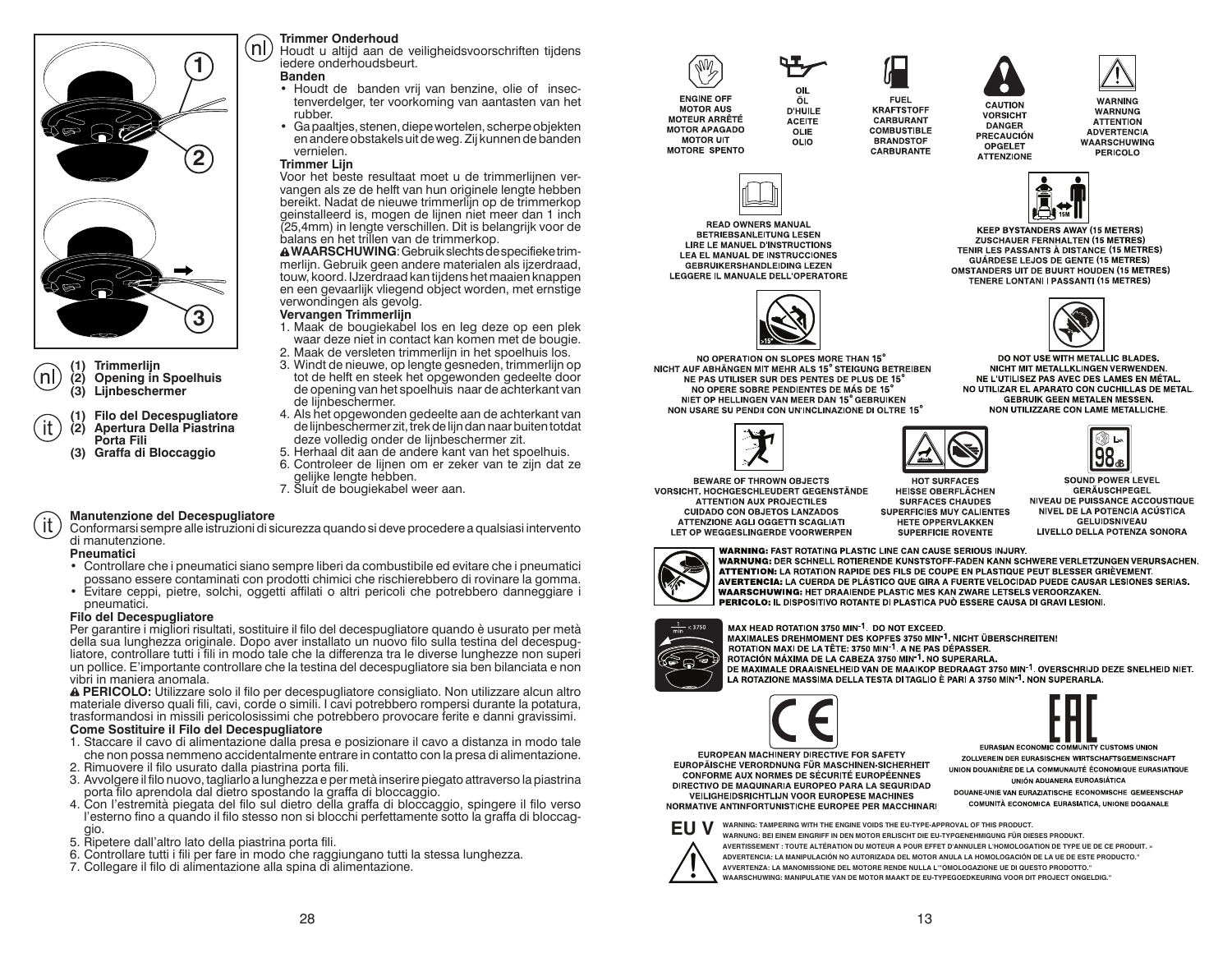

|                | de<br>en                             |                                         | fr                                                      | es                                                      | nl                                                       | it                                                                             |
|----------------|--------------------------------------|-----------------------------------------|---------------------------------------------------------|---------------------------------------------------------|----------------------------------------------------------|--------------------------------------------------------------------------------|
| 1              | <b>Upper handle</b>                  | Handgriff, oberer                       | <b>Mancheron partie</b><br>supérieure                   | Asa superior                                            | Duwboom, boven                                           | Impugnatura<br>superiore                                                       |
| $\overline{2}$ | Lower handle                         | Hangriff, unterer                       | <b>Mancheron partie</b><br>inférieure                   | Asa inferior                                            | Duwboom,<br>beneden                                      | Impugnatura<br>inferiore                                                       |
| 3              | Engine oil cap<br>with dipstick      | Ölverschlußkappe<br>mit messstab        | Bouchon pour<br>I huile du moteur<br>avec jauge d'huile | Tapón aceite motor<br>con varilla de nivel              | Oliedeksel<br>met peilstok                               | Tappo dell'olio<br>del motore con<br>asta per misurare<br>il livello dell'olio |
| 4              | <b>Start handle</b>                  | Anlassergriff                           | Démarreur                                               | Asa arrangue                                            | Startgreep                                               | Maniglia de<br>avviamento                                                      |
| 5              | Air filter                           | Luftfilter                              | Filtre à air                                            | Filtro de aire                                          | Luchtfilter                                              | Filtro aria                                                                    |
| 6              | <b>Petrol intake</b>                 | <b>Benzineinf Ilung</b>                 | Réservoir<br>d'essence                                  | Resrva de<br>qasolina                                   | Benine bijvullen                                         | Rifornimento<br>benzina                                                        |
| 7              | <b>Trimmer head</b><br>control bar   | Trimmkopf<br>Steuerleiste               | Barre de<br>commande de la<br>tête de la tondeuse       | Barra de mando<br>del cabezal de la<br>recortadora      | Bedieningsknop<br>van maaikop                            | Barra di controllo<br>della testina del<br>decespugliatore                     |
| 8              | Engine<br>brake control              | Motor<br>stopptaste                     | Interrupteur<br>d'arrêt du<br>moteur                    | Interruptor<br>de parada<br>el motor                    | Motor<br>stopknop                                        | Pulsante<br>di arresto<br>del motore                                           |
| 10             | Muffler                              | Schalldämpfer                           | Silencieux                                              | Tubo de escape                                          | Knaldemper                                               | Silenziatore                                                                   |
| 11             | Spark plug                           | Zündkerze                               | Bougie d'allumage                                       | Buiía de encendido                                      | Ontstekings-<br>bougie                                   | Candela                                                                        |
| 12             | <b>Trimmer head</b>                  | Trimmerkopf                             | Tête de coupe                                           | Cabeza<br>cortacésped                                   | Maaikop van de<br>grasmaaimachine                        | Testina di taglio                                                              |
| 13             | <b>Trimmer head</b><br>guard         | Schutzabdeckung<br><b>Trimmerkopf</b>   | Protection de la<br>tête de coupe                       | Dispositivo de<br>seguridad de la<br>cabeza cortacésped | Bescherming voor<br>de maaikop van de<br>grasmaaimachine | Protezione per la<br>testina di taglio                                         |
| 14             | <b>Trimmer head</b><br>control lever | Steuerstange des<br><b>Trimmerkopfs</b> | Levier de com-<br>mande de tête<br>de tondeuse          | Palanca de<br>control del<br>cabezal de corte           | Bedieningshendel<br>trimmerkop                           | Leva di controllo<br>della testina<br>portafilo                                |



 $\overline{\text{fr}}$  **de la Tondeuse (2) Ouverture de la Plaque de Support (3) Bride**

> **(1) Línea de la Recortadora (2) Apertura de la Placa Portante(3) Clip del Sujetador**

### **Tondeuse à Gazon**

 Observez toujours les règles de sécurité quand vous faites l'entretien.

### **Pneus**

fr:

- Assurez-vous que vos pneus ne soient pas en contact avec de l'essence, de l'huile ou des produits de chimique insecticide qui pourraient détruire le caoutchouc.
- Évitez les souches, les pierres, les ornières profondes, les objets tranchants et les autres hasards qui pourraient causer des dégâts les pneus.

### **Parties en Rotation de la Tondeuse**

 Pour obtenir de meilleurs résultats, remplacez les parties en rotation de la tondeuse lorsqu'ils sont usées sur la moitié de leur longueur originale. Lorsque de nouveaux parties en rotation sont montées sur la tête de la tondeuse, contrôlez que tous les parties aient à un pouce (25,4mm) près la même longueur. Cela est important pour que la tête de la tondeuse soit équilibrée et qu'elle ne vibre pas de façon anormale.

 **ATTENTION** : N'utilisez que les parties en rotation de tondeuse spécifiées. N'utilisez pas d'autres matériaux tels que fil, ficelle ou corde, etc.. Le fil peut se casser pendant le tondeusement et être projeté devenant ainsi très dangereux.

### **Remplacement des Parties en Rotation de la Tondeuse**

- 1. Débranchez le fil de la bougie et mettez-le loin de la bougie.
- 2. Sortez le parties en rotation usées de la plaque de support des parties en rotation.
- 3. Pliez en deux les nouvelles parties en rotation coupées à la longueur voulue et introduisez l'extrémité repliée dans l'ouverture de la plaque de support à l'arrière de la bride.
- 4. L'extrémité repliée des parties en rotation se trouvant à l'arrière de la bride, tirez les parties en rotation vers l'extérieur jusqu'à ce qu'elles soit parfaitement logées sous la bride.
- 5. Répétez l'opération de l'autre côté de la plaque de support.
- 6. Contrôlez que toutes les parties en rotation aient la même longueur.
- 7. Branchez à nouveau la bougie sur le fil de la bougie.

### **Recortadora**

Siempre observe las reglas de seguridad cuando haga el mantenimiento.

### **Llantas**

(es

(es)

- Mantenga las llantas sin petrol, aceite o substancias químicas para control de insectos que pueden dañar la goma.
- Evite los tocones, las piedras, las grietas profundas, los objetos afilados y otros peligros que pueden dañar a las llantas.

### **Línea de la Recortadora**

 Para un rendimiento óptimo, reemplazar las líneas de la recortadora cuando se hayan gastado hasta la mitad de su largura original. Tras instalar la nueva línea en el cabezal de la recortadora, controle todas las líneas para que la diferencia entre ellas no sea mayor de un inch (25,4mm). Esto es importante para asegurarse de que el cabezal de la recortadora esté balanceado y no vibre de modo anómalo.

  **ADVERTENCIA:** Utilice sólo la línea de recortadora recomendada. No utilice otros materiales como cables, cuerdas, cintas, etc. un cable podría romperse durante el funcionamiento y volverse un peligroso cohete que podría causar heridas serias.

### **Para Reemplazar las Línea de la Recortadora**

- 1. Desconecte el alambre de la bujía y póngalo de modo que no pueda entrar en contacto con ésta.
- 2. Remover la línea gastada de la placa portante.
- 3. Plegar en dos la nueva línea cortada a la medida e introducir la extremidad plegada a través de la placa portante abriendo el lado trasero del clip del sujetador.
- 4. Con la extremidad de la línea plagada en el lado trasero del clip del sujetador, empujar la línea hacia afuera hasta que la línea esté completamente colocada debajo del clip del sujetador.

5. Repetir en el otro lado de la placa portante.

- 6. Controlar las líneas para asegurase que sean de la misma largura.
- 7. Vuelva a conectar el alambre de la bujía a ésta.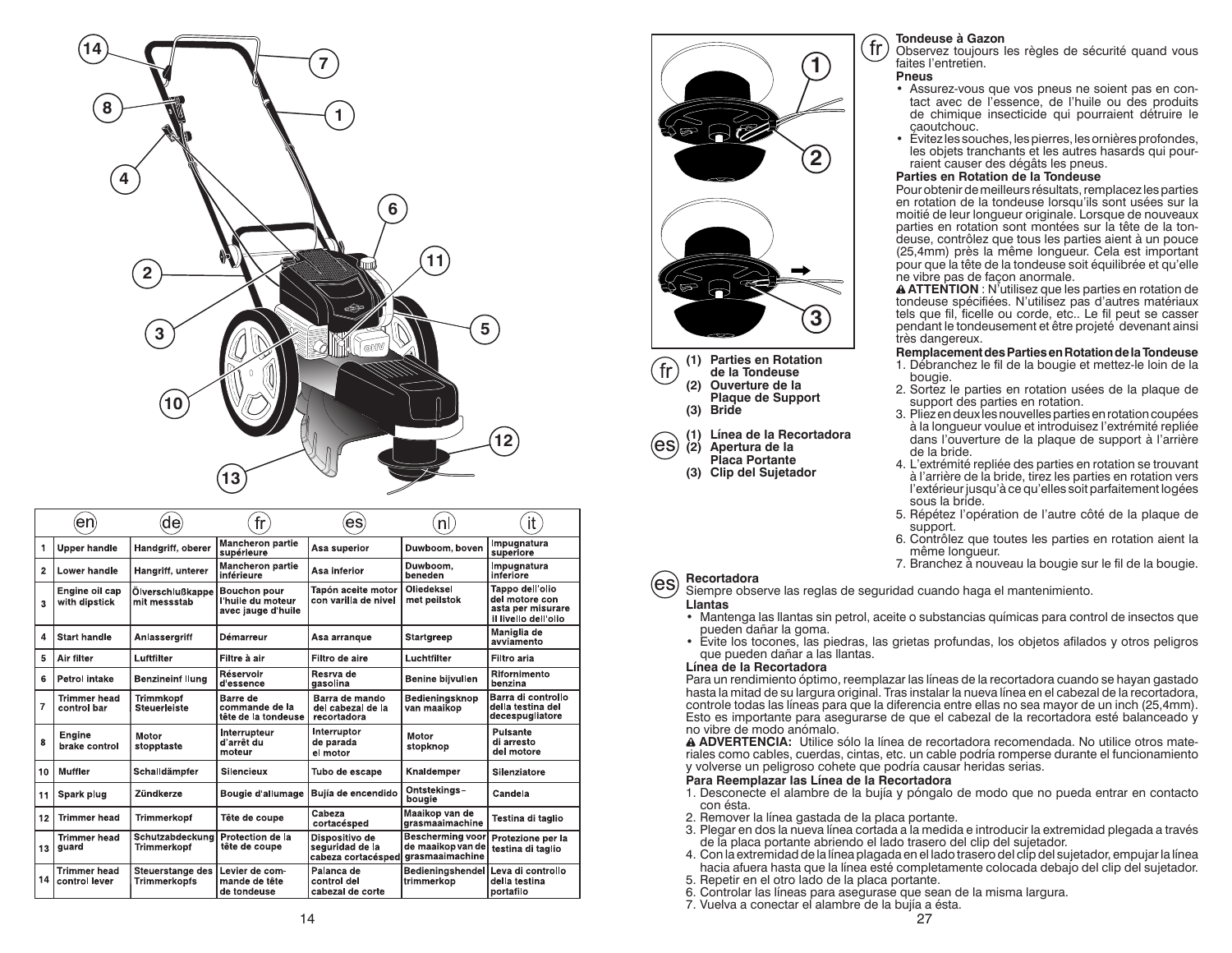

# **(1) Trimmer Line** (en **(2) Carrier Plate Opening**

**(1) Trimmleitung (2) Öffnen der Trägerplatte (3) Sicherungshalter**

### **Trimmer Maintenance**

(en Always observe safety rules when performing any maintenance.

### **Tires**

- Keep tires free of petrol, oil, or insect control chemicals which can harm rubber.
- Avoid stumps, stones, deep ruts, sharp objects and other hazards that may cause tire damage.

### **Trimmer Line**

 For best results, replace trimmer lines when they have worn to half their original length. After new line is installed on trimmer head, check all lines so they do not vary more then one inch (25,4mm) in length. This is important to make sure the trimmer head is balanced and will not vibrate abnormally.

**A WARNING:** Use only the specified trimmer line. Do not use other materials such as wire, string, rope, etc. Wire can break off during trimming and become a dangerous missile that can cause serious injury.

### **To Replace Trimmer Line**

- 1. Disconnect spark plug wire from spark plug and place wire where it cannot come in contact with spark plug.
- 2. Remove worn trimmer line from line carrier plate. 3. Fold new, cut to length, trimmer line in half and insert
- folded end through carrier plate opening to back side of retainer clip.
- 4. With folded end of line at back side of retainer clip, pull line outward until line is fully seated under the retainer clip.
- 5. Repeat on other side of carrier plate.
- 6. Check all lines to be sure they are the same length.
- 7. Reconnect spark plug wire to spark plug.

### **Wartung des Trimmers** (de)

Bevor irgendwelche Wartungseingriffe vorgenommen werden, immer die Sicherheitsanweisungen beachten.

**Reifen**

(de

- Reifen vor Benzin, Öl oder Chemikalien für den Insektenschutz, die den Gummi beschädigen können, schützen.
- Baumstümpfe, Steine, tiefe Furchen, scharfe und andere gefährliche Gegenstände vermeiden, da dies zu Beschädigungen der Reifen führen können.

### **Trimmleitung**

Für ein optimales Resultat die Trimmleitungen ersetzen, wenn sie bis zur Hälfte ihrer ursprünglichen Länge abgenutzt sind. Nach Installation der neuen Leitung auf dem Trimmkopf alle Leitungen überprüfen: ihre Längen sollten nicht mehr als ein Inch (25,4mm) voneinander abweichen. Dies ist sehr wichtig, um sicherzustellen, dass der Trimmkopf ausgewogen ist und keine normwidrigen Vibrationen ausführt.

 **WARNUNG:** Verwenden Sie ausschließlich die spezifizierten Trimmleitungen. Keine anderen Materialien wie Draht, Bänder, Seile etc. verwenden. Draht kann während des Trimmvorgangs abbrechen und zu einem gefährlichen Geschoß werden, das ernsthafte Verletzungen verursachen kann.

### **Austausch der Trimmleitung**

- 1. Das Zündkabel vom Zündstecker abziehen und an eine Stelle legen, an der es nicht mit dem Zündstecker in Kontakt kommen kann.
- 2. Die abgenutzte Trimmleitung von der Leitungsträgerplatte entfernen.
- 3. Die neue Trimmleitung auf die Hälfte zusammenfalten und längengerecht zuschneiden; das zusammengefaltete Ende durch die Trägerplatte einführen, indem die Rückseite des Sicherungshalters geöffnet wird.
- 4. Mit dem zusammengefalteten Ende der Leitung auf der Rückseite des Sicherungshalters, die Leitung nach aussen ziehen, bis sie sich vollständig unter dem Sicherungshalter befindet.
- 5. Denselben Vorgang auf der anderen Seite der Trägerplatte durchführen.
- 6. Alle Leitungen überprüfen, um sicherzugehen, dass alle gleich lang sind.
- 7. Das Zündkabel wieder an den Zündstecker anschließen.



### **Assembling Handle**

 Pull up the handle in direction of the arrow. With the handle in up-turned position, tighten the wing-nuts.



### Griff in Pfeilrichtung hochklappen. Anschließend Flügelmuttern anziehen.

### **Montage Manche**

 Déployez le manche dans la direction de la fléche. Une fois le manche déployé, serrez les écrous à oreilles.

# **Montaje**

**Empuñadura**

Levantar le empuãdura en el sentido de la flecha. Cuando la empuãdura esté levantada, apretar las palomillas.

### **Montage** (nl) **Hendel**

Klap de hendel om, in de richting van de pijl. Wanneer de hendel omgeklapt is, worden de veugelmoeren aangedraaid.

### **Montaggio** it. **Impugnatura**

Sollevare l'impugnatura nel senso dell afreccia. Quando l'impugnatura è sollevato, stringere i galletti.

**(3) Retainer Clip**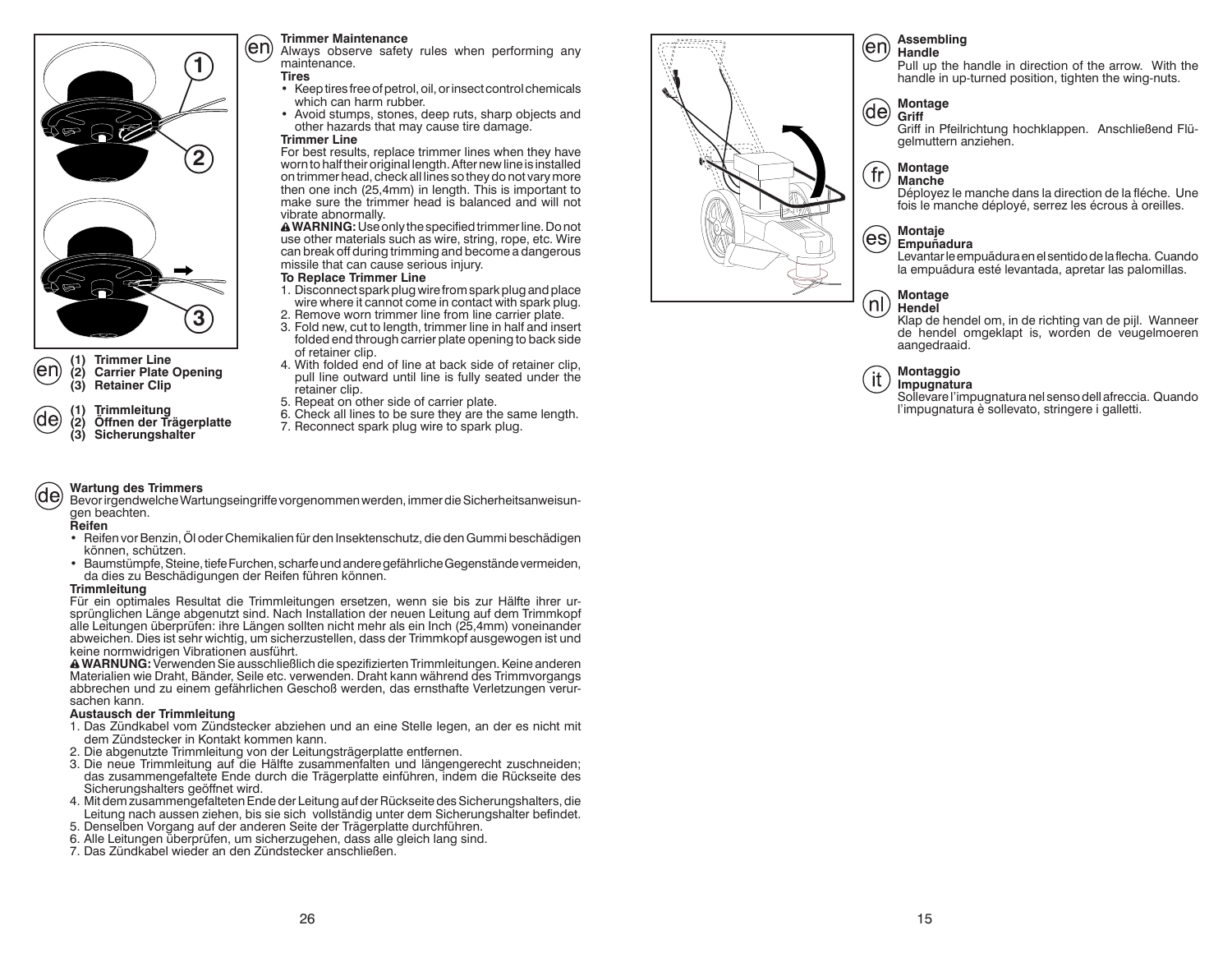

### **Install Starter Rope (models equipped with T-knob)** (en) 1. Loosen T-knob.

- 2. Place engine brake control in RUN position.
- 3. Slowly pull engine starter rope out until rope will slip
- into loop of rope guide.
- 4. Tighten T-knob.

### **Starterseil Installieren (modelle mit T-Knauf)**  $(de)$

- 1. Lösen Sie den T-Knauf.
- 2. Stellen Sie die Motor Stopptaste in die Position RUN.
- 3. Ziehen Sie das Starterseil des Motors langsam heraus, bis das Seil in die Schlaufe der Seilführung gleitet.
- 4. Ziehen Sie den T-Knauf fest.

### **Installation du Câble de Démarreur** fr **(modèles avec Bouton en T)**

- Desserrer le bouton en T.
- 2. Placez la interrupteur d'arrêt du moteur sur la position RUN.
- 3. Tirez doucement sur le câble du démarreur moteur de façon à le faire passer dans la boucle du guidecâble.
- 4. Serrez le bouton en T.

### **Instale la Cuerda de Arranque**

### (es **(en modelos equipados con Perilla en T)**

- 1. Afloje la perilla en T.
- 2. Coloque el interruptor de parada el motor en la posición RUN.
- 3. Tire lentamente de la cuerda de arranque del motor hasta que se deslice al interior del aro de guía de la cuerda.
- 4. Apriete la perilla en T.

### **Startkoord Installeren** (nl

### **(modellen uitgerust met T-Knop)**

- 1. Draai de T-knop los.<br>2. Zet de motor stopkn
- 2. Zet de motor stopknop in de stand RUN.
- 3. Trek het motorstartkoord langzaam naar buiten tot het koord in de lus van de koordgeleider glijdt.
- 4. Draai de T-knop weer vast.

### **Installazione Della Cordicella di Avviamento**-it

### **(modelli dotati di Manopola a T)** 1. Allentare la manopola a T.

- 2. Porre la pulsante di arresto del motore in posizione RUN.
- 3. Tirare lentamente la cordicella di avviamento fino a quando quest'ultima si trova all'interno dell'anello di guida.
- 4. Serrare la manopola a T.



### **Aviso Para Recortar**

- Colocar el gatillo de la maneta en la posición RÁPI-DA  $\bigodot$ . Si las malas hierbas o el césped están altos y gruesos, opere la recortadora a una velocidad de
- paso más lento.<br>• Limpie con frecuencia la superficie inferior de la Cor-<br>tacésped para remueva cualquier acumulación de<br>hierba. Mantenga la superficie del motor alrededor<br>del arrancador despejado y limpio de recortes. Est facilitará el flujo de aire de motor y alargará la vida del motor. Vea "PARA REMOVER LA CUBIERTA DEL MOTOR" en la sección del Mantenimiento de este manual.
- Para mejores resultados y una línea duradera, utilice los extremos de la línea para hacer el corte. Esto se puede hacer con facilidad al mover lentamente través de las malas hierbas.
- Utilizar el lado izquierdo de la recortadora cuando se recortan recintos, paredes, parterres
- · Si las líneás de la recortadora se vuelven cortas, se necesitará más tiempo para terminar<br>el trabajo. Si la línea de la recortadora se desgasta a menos de la mitad de su longitud<br>original, debe ser substituida. Vea "PARA
- · El contacto del cabezal con hormigón, asfalto u otras superficies duras puede causar el desgaste prematuro de la bola en la parte inferior del cabezal de la recortadora.<br>A PRECAUCIÓN: Para evitar problemas de engrase se recomienda no usar el cortacésped
- en terrenos de inclinaciones mayores de 15 grados.

### **Maaitips** nl.

- Zet de regelhendel op "SNEL" . Als het onkruid of gras hoog en dicht is, zet de trimmer op de "langzame" maaistand. Maak veelvuldig de onderkant van de Grasmaaimachine schoon door de grasopeenhoping
- te verwijderen. Houdt de bovenkant van de motor, rond de starter schoon en verwijder ma-<br>aisel en ander vuil. Dit bevordert luchtverversing van de motor en verhoogt de levensduur. Zie "MOTORKAP VERWIJDEREN" in het Onderhoudsgedeelte van uw handleiding.
- Voor optimale resultaten en een verlengde lijnlevensduur moet men de lijnuiteinden gebruiken om te maaien. Het beste is om het dikke en zware onkruid rustig te maaien.
- Maai met de linkerkant van de trimmer langs schuttingen, muren, bloembedden en dergelijke.
- re worden dan de helft van hun oorspronkelijke lengte, moeten ze worden vervangen. Zie<br>"TRIMMERLIJNEN VERVANGEN" in het Onderhoudsgedeelte van deze handleiding.<br>• Komt de trimmerkop in contact met cement, asfalt of andere

**A OPGELET:** De trimmer kan niet worden gebruikt op hellingen van meer dan 15°.Dit kan problemen geven bij de smering van de motor.

### **Consigli Per il Funzionamento del Decespugliatore** it.

- Posizionare la leva di regolazione su "VELOCE" ◆. Nel caso in cui l'erba o il fieno sia troppo<br>alta o folta, mettere in funzione il decespugliatore ad una velocità ridotta.<br>Pulire con frequenza la parte inferiore del Tosa
- pulita, evitando che si accumulino erba, residui o pule. In questo modo sarà possibile garantire il libero fluire dell'aria del motore oltre che, di conseguenza, una maggiore durata del motore stesso. Fare riferimento alla
- Per garantire i migliori risultati e la maggiore durata del filo del decespugliatore, utilizzare la parte terminale dell'apparecchiatura per il taglio. E' semplice, basta spostarsi molto lentamente nell'erba molto alta e fitta.
- Utilizzare la parte sinistra del decespugliatore quando si devono potare aiuole, muri, siepi
- Nel caso in cui il filo del decespugliatore sia troppo corpo, ci vorrà molto più tempo per<br>concludere il lavoro. Nel caso in cui il filo del decespugliatore fosse troppo usurato, per<br>oltre la metà della sua lunghezza ori del manuale di istruzioni.
- · Il contatto della testina del decespugliatore con cemento, asfalto o altra superficie rigida potrebbe provocare un'usura del tutto prematura della sfera sul fondo della testina della potrebbe provocare un'usura del tutto prematura del tutto prematura del tutto prematura del tutto prematura sul fondo della testina

decespugliatore. **ATTENZIONE**: il decespugliatore non dovrebbe essere utilizzato su terreni con pendenza superiore ai 15°. In questo caso ci potrebbero essere problemi di lubrificazione del motore.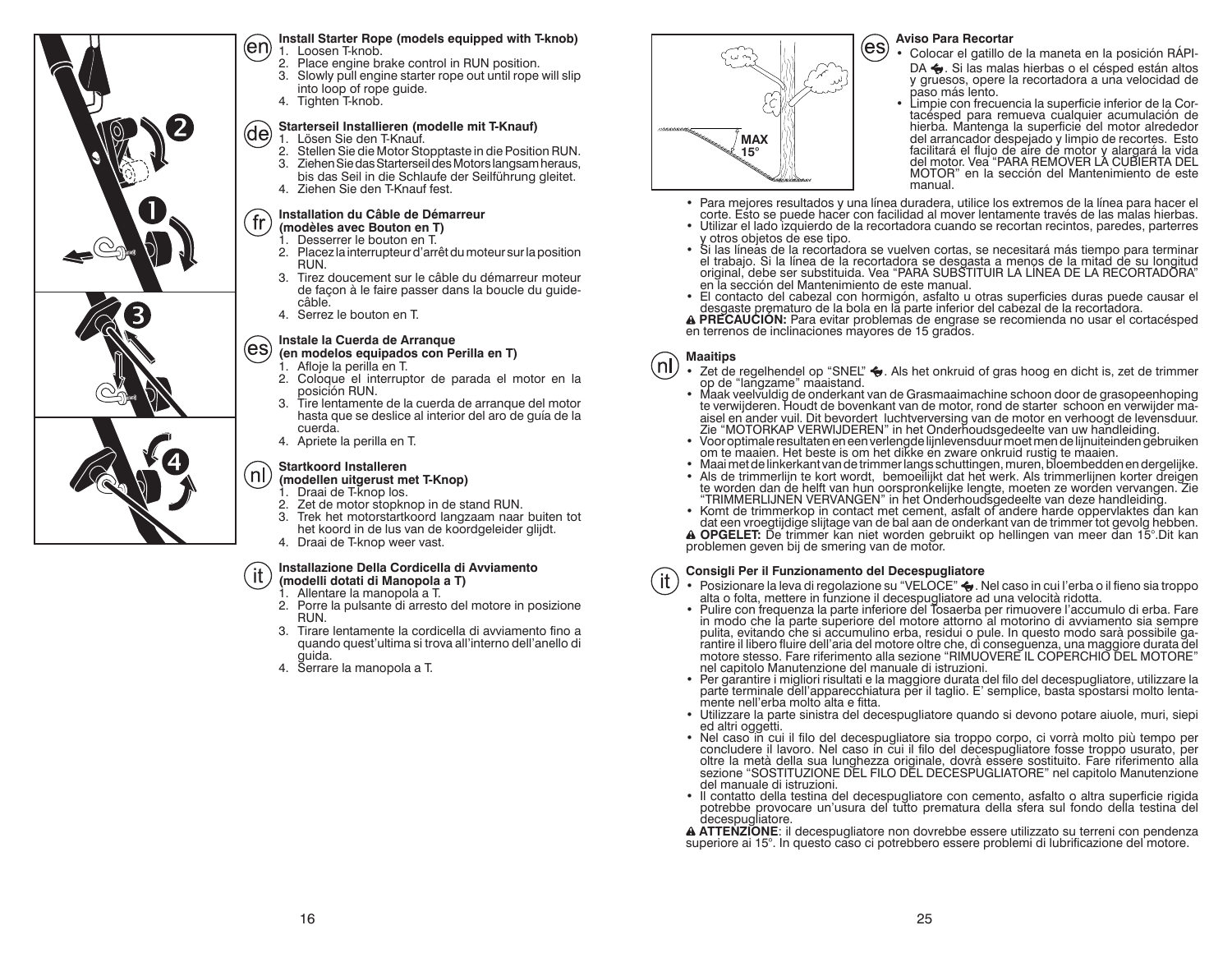

### **Trimming Tips**

- Move throttle trigger to the FAST  $\leftrightarrow$  position. If the weeds or grass are tall and thick, operate the trimmer
- at a slower walking speed.<br>
 Frequently clean the underside of the grass trimmer<br>
to remove any grass build up. Keep top of engine<br>
around starter clear and clean of grass clippings<br>
and chaff. This will help engine air f
- the Maintenance section of this manual.<br>• For best results and longer lasting line, use the ends of the line to do the cutting. This is easily done by moving slowly through very thick and heavy weeds.
- Use the left side of trimmer when trimming along fences, walls, flowerbeds and other such
- If trimmer lines become too short, it will take longer to complete the job. If trimmer lines are worn to less than half their original length, they should be replaced. See "TO REPLACE TRIMMER LINE" in the Maintenance sec
- Trimmer head contact with concrete, asphalt or other hard surfaces may cause premature wear of the ball on bottom of trimmer head.
- **CAUTION:** The grass trimmer should not be used on ground that slopes more than 15°. This could cause engine lubrication problems.

- **Tipps Für Das Trimmen**<br>▪ Stellen Sie den Geschwindigkeitsregler auf "SCHNELL" **↔**. Wenn das Unkraut oder Gras (de)
	- hoch und dick ist, den Trimmer auf eine niedrigere Gehgeschwindigkeit einstellen.<br>• Die Unterseite des Rasentrimmer häufig reinigen, um abgelagertes Gras zu entfernen. Gras-<br>abfälle und Spreu von der Maschinenoberseite run deren Lebensdauer verlängert. Siehe "ENTFERNEN DER MASCHINENABDECKUNG" im
	-
	-
	- Abschnitt Wartung dieses Handbuchs.<br>
	 Für optimale Resultate und eine längere Lebensdauer der Leitung, verwenden Sie die Leitungsenden für die Schniedetätigkeit. Das ist leicht machabar, indem die Schnittleitungen<br>
	bei se
	- Der Kontakt des Trimmkopfes mit Beton, Asphalt oder anderen harten Oberflächen kann zu einem vorzeitigen Verschleiß der Kugel auf dem Boden des Trimmkopfes führen.<br>A VORSICHT: Der Trimmer sollte nicht auf Grundstücken ve
	- 15° Neigung aufweisen. Dies könnte zu Problemen mit der Maschinenschmierung führen.

# fr.

- **Trucs de Coupe**<br>• Règle la manette d'accélérateur sur la position RAPIDE ♦. Si l'herbe ou les mauvaises
- herbes sont hautes et épaisses, faites marcher la tondeuse au pas.<br>Nettoyez fréquemment le dessous de la tondeuse et enlever les herbes qui s'y sont coincées.<br>Enlevez toujours avec soin les déchets d'herbes sur la partie s
- "ENLÉVEMENT DU CARTER DU MOTEUR" dans le section Maintenance de ce manuel.<br>Pour avoir de meilleurs résultats pendant plus longtemps, utilisez les extrémités des parties en rotation pour couper. Cela est très facile si vous vous déplacez lentement au milieu des<br>mauvaises herbes épaisses et lourdes.<br>• Utilesez le côté gauche de la tondeuse lorsque bous longez les asies, les murs, les plates
- bandes ou d'autres obstacles.
- Si les parties en rotation de tondage sont courts, le travail prendra plus de temps. Si les parties en rotation sont usées sur un peu moins de leur longueur originale, elles doivent être<br>remplacées. Consultez "REMPLACEMENT DES PARTIES EN ROTATION DE LA TONDEUSE"<br>au paragraphe Maintenance de ce manuel.
- 

Si la tête de tondage touche le béton, l'asphalte ou d'autres surfaces dures, la sphère au<br> **A DANGER:** La tondage risque de s'user prématurément.<br> **A DANGER: L**a tondeuse ne doit pas être utilisée sur un terrain dont la p

The operation of any grass trimmer can result in foreign objects thrown into the eyes, which

- (en) can result in severe eye damage. Always wear safety glasses or eye shields while operating your grass trimmer or performing any adjustments or repairs. We recommend a wide vision safety mask over spectacles or standard safety glasses.
- Der Betrieb jedes Rasentrimmer kann dazu führen, dass Fremdgegenstände in die Augen geschleudert werden, was zu ernsthaften Verletzungen der Augen führen kann. Tragen Sie immer Schutzgläser oder Augenabschirmungen, während Sie den Rasentrimmer bedienen oder irgendwelche Einstellungen oder Reparaturen vornehmen. Wir empfehlen, über Brillen oder Standardschutzgläsern eine Weitsicht-Sicherheitsmaske zu tragen.
- Lors du fonctionnement d'une tondeuse des corps étrangers peuvent être projetés dans les yeux, provoquant ainsi de graves blessures. Portez toujours des lunettes de protection ou une visière lorsque vous utilisez votre tondeuse ou que pour effectuez des réglages ou des réparations. Nous vous conseillons de porter sur vos lunettes ou sur vos lunettes de protection un masque de sécurité à grande visière.
- 

(es

 $\langle \mathsf{n} \mathsf{l} \rangle$ 

El funcionamiento de cualquier Cortacésped puede hacer que salten objetos extraños dentro de sus ojos, lo que puede producir daños graves a éstos. Siempre use anteojos de seguridad o protección para los ojos mientras opere su Cortacésped o cuando haga ajustes o reparaciones. Recomendamos el uso de una careta de seguridad de visión amplia, a utilizar sobre las gafas o anteojos de seguridad estándar.

- Als men met een Grasmaaimachine werkt kunnen er vreemde voorwerpen in het oog komen, hetgeen tot ernstig oogletsel kan leiden. Draag altijd een veiligheidsbril of oogkleppen als u aan het maaien bent of tijdens iedere instelling of reparatie. We raden een veiligheidsbril aan met een ruime blik die u over uw bril of standaard veligheidsbril draagt.
- Mettendo in funzione il Tosaerba potrebbe succedere che corpi estranei possano entrare negli , it occhi con risultanti e conseguenti danni e ferite gravi agli occhi. Indossare sempre occhiali di protezione o schermi per gli occhi mentre si mette in funzione il Tosaerba o nell'esecuzione delle regolazioni o nel corso delle riparazioni. Consigliamo di indossare una maschera di sicurezza sugli occhiali oppure occhiali di protezione e sicurezza standard.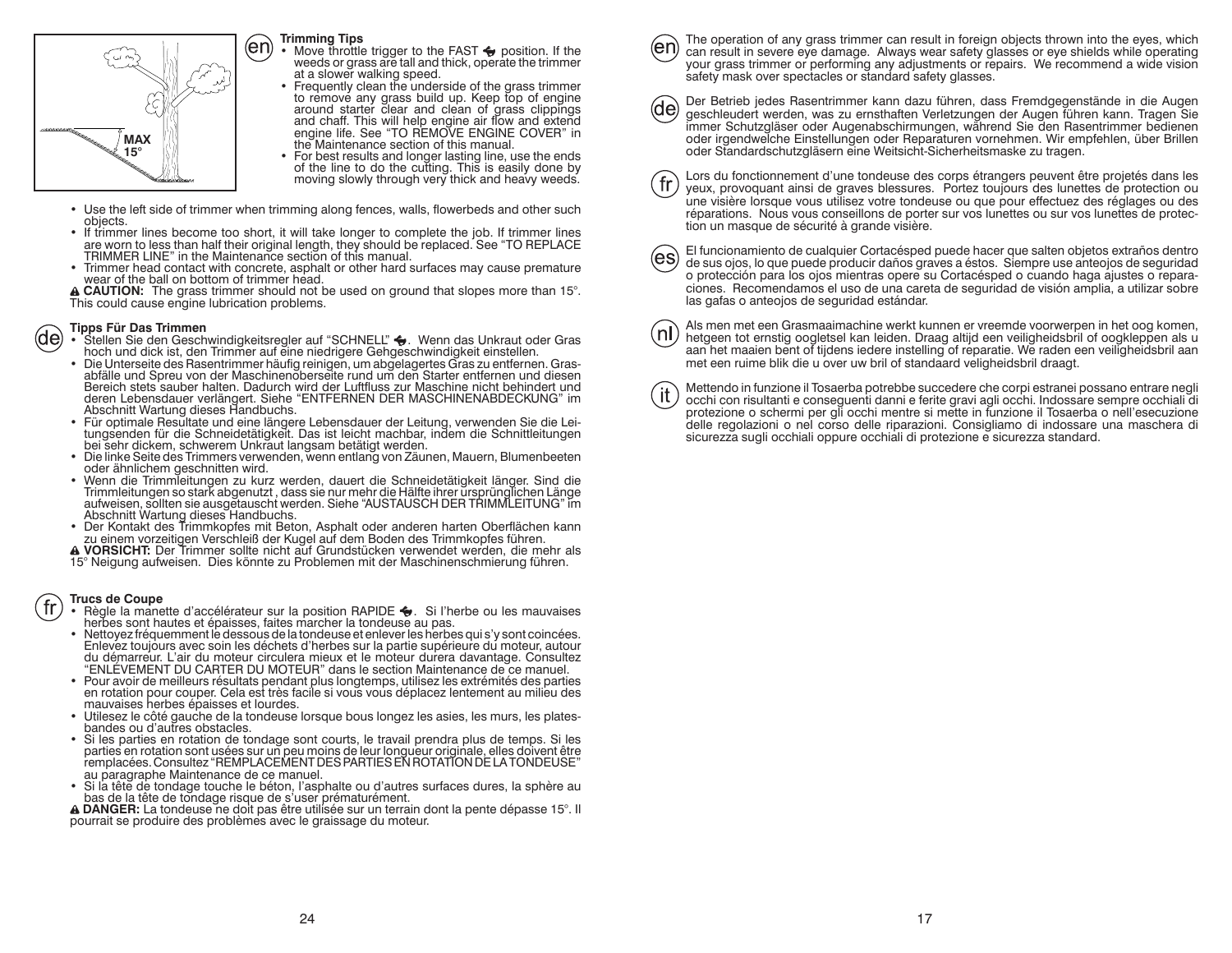

### **Trimmer Head Drive Control**

 Your grass trimmer is equipped with a trimmer head drive control bar which requires the operator to be positioned behind the trimmer handle to operate the trimmer.

- To start trimmer head rotation, push the trimmer head control lever (1) forward and hold the trimmer head control bar down to the handle (2).
- To stop trimmer head rotation, release the trimmer head control bar.

### **Trimmkopf Antriebssteuerung**

Ihr Rasentrimmer ist mit einem Steuerhebel für den Schneidkopfantrieb ausgestattet. Der Nutzer muss sich zur Bedienung des Trimmers daher hinter dem Griff positionieren.

- Damit sich der Trimmerkopf zu drehen beginnt, drücken Sie bitte den Bedienhebel (1) für den Trimmerkopf nach vorn und halten Sie die Steuerstange des Trimmerkopfs nach unten zum Griff (2).
- Um die Drehbewegung des Trimmerkopfs zu stoppen, lassen Sie die Steuerstange des Trimmerkopfs los.

### **Commande de la Conduite de la Tête de laTondeuse**

 Cette tondeuse est équipée d'une barre de commande de la tête de coupe qui impose à l'opérateur de se trouver derrière la poignée de la tondeuse pour faire fonctionner la tondeuse.

- Pour activer la rotation de la tête de la tondeuse, poussez le levier de commande de tête de tondeuse (1) vers l'avant et maintenez la barre de commande de tête de tondeuse abaissée sur le guidon (2).
- Pour arrêter la rotation de la tête de la tondeuse, relâchez la barre de commande de tête de tondeuse.

### **Control de la Impulsión del Cabezal de la** les **Recortadora**

 Su cortacésped está equipado con una palanca de mando de dirección de la cabeza del cortacésped, que para su funcionamiento requiere la presencia del operador detrás de la empuñadura del cortacésped.

- Para iniciar la rotación del cabezal de corte, empuje la palanca de control del cabezal de corte (1) hacia delante y presione la barra de control del cabezal contra el asa (2).
- Para detener la rotación del cabezal de corte, suelte la barra de control.

### **Aandrijving Trimmerkop**

nl. Deze grasmaaimachine is uitgerust met een voor de draaibeweging van de maaikop en die de bediener van de machine verplicht, om de machine te kunnen gebruiken, om achter de handgreep te staan.

- Om het draaien van de trimmerkop te starten, de bedieningshendel van de trimmerkop (1) naar voren duwen en de bedieningsstang van de trimmerkop naar de hendel (2) omlaag duwen.
- Om het draaien van de trimmerkop te stoppen, de bedieningsstang van de trimmerkop loslaten.

### **Comando di Attivazione Della Testina del** it. **Decespugliatore**

Questo tosaerba è dotato di una leva di comando della testina di taglio, che, ai fini dell'utilizzo, implica il posizionamento dell'operatore dietro l'impugnatura.

- Per avviare la rotazione della testina portafilo, spingere avanti l'apposita leva di controllo (1) e tenere premuta l'apposita barra di comando sull'impugnatura (2).
- Per arrestare la rotazione della testina portafilo, rilasciare l'apposita barra di comando.



### **To Start Engine**

- Move engine control lever to RUN position.
- Hold upper handle firmly and pull starter handle quickly. Do not allow starter rope to snap back.

### **To Stop Engine**

• To stop engine, move engine brake control all the way back to the STOP stop position.

### **Maschinenstart**

- Schieben Sie den Motorsteuerhebel in die Position RUN (LAUF).
- Den oberen Griff fest halten und den Startgriff schnell ziehen. Das Startseil darf nicht zurückschnellen.

### **Maschinenstopp**

• Um den Motor zu stoppen, stellen Sie den Motor Stopptaste auf die STOP <sub>800</sub> Position zurück.

### **Démarrage du Moteur**

- Placez le levier de commande du moteur en position RUN (Marche).
- Maintenez fermement la poignée supérieure et poussez rapidement sur le démarreur. Ne laissez pas revenir en arrière la corde du démarreur.

### **Pour Arrêter le Moteur**

 • Pour arrêter le moteur, poussez la interrupteur d'arrêt du moteur complètement en arrière en position STOP<br>.



### **Para Hacer Arrancar el Motor**

- Desplace la palanca de control del motor hasta la posición de funcionamiento. • Sujete la barra de control superior y tire del mango del arrancador rápidamente. No permita
	- que el cordón arrancador se devuelva abruptamente.

### **Para Parar el Moto**

• Para parar el motor, mover el interruptor de parada el motor todo atrás hasta la posición de  $STOP$   $STOP$ .

### **Starten van Motor**

- nl) • Zet de bedieningshendel van de motor in de bedrijfsstand (RUN).
	- Houdt de bovenste hendel stevig vast en duw snel op de starthendel. Laat de startkabel niet terugklappen.

### **Afzetten Motor**

• Om de motor uit te motor stopknop dient u de hendel op "STOP" (TOP) te zetten.

### **Come Mettere in Funzione il Motore** it.

• Portare la leva di comando motore in posizione RUN.

• Mantenere con fermezza in posizione la leva superiore e tirare velocemente il tiro a strappo. Non permettere al tiro a strappo di accensione di riarrotolarsi.

**Come Spegnere il Motore**

• Per arrestare il motore, riportare la pulsante di arresto del motore in posizione "STOP" [609].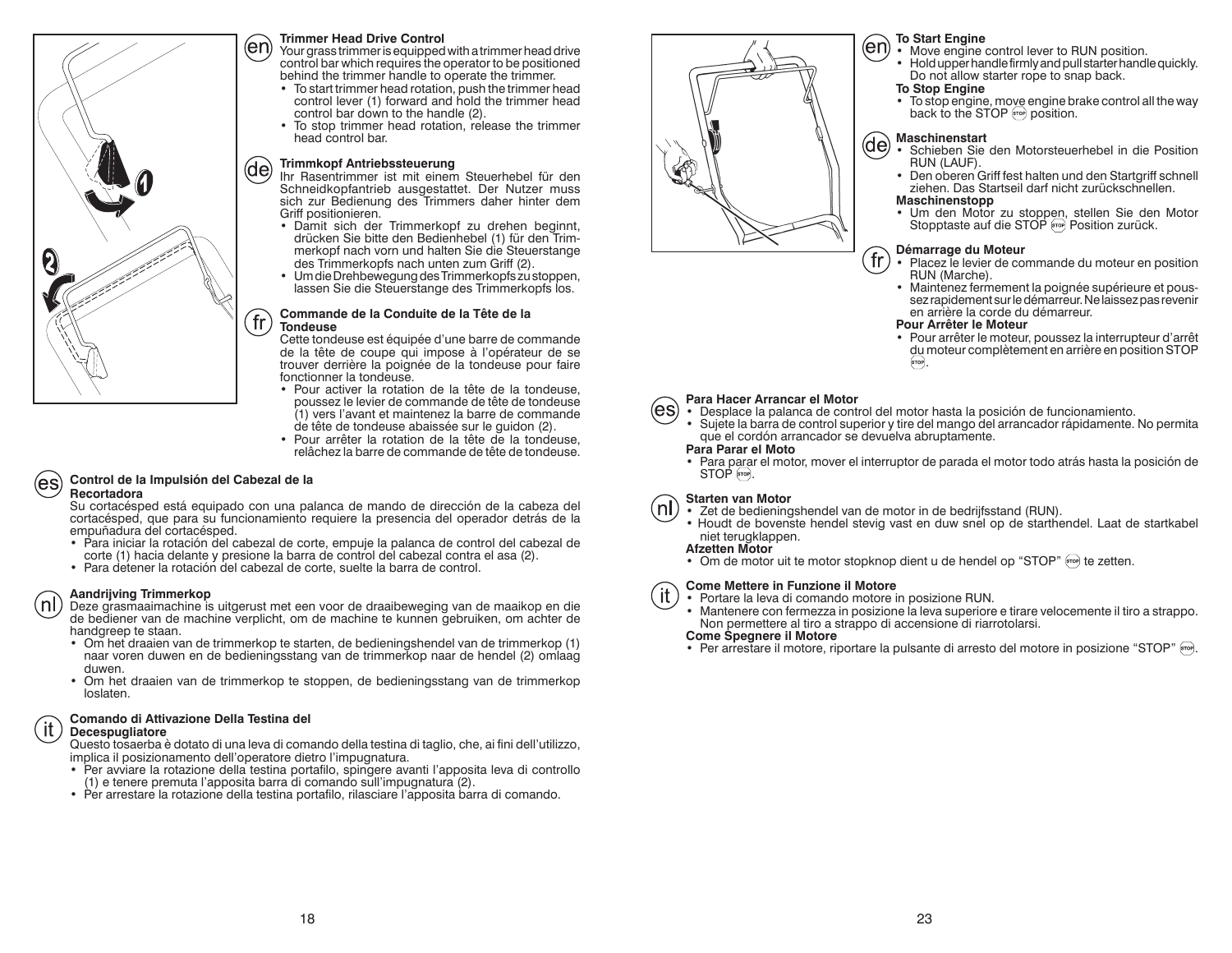### **Antes de Hacer Arrancar el Motor**

### Vea la manual du moteur.

### **Aceite**

Su Cortacésped fue enviada sin aceite en el motor. El motor puede contener 18 oz. (0,5 L)

- de aceite. Para el tipo y la calidad vea la sección de las Mantenimento en de motor manual.<br>1. Asegúrese que la recortadora esté nivelada y que el área alrededor del depósito de aceite<br>1. Esté limpia.<br>2. Remueva la tapa de
- 

 **NOTA:** Permitir quel aceite se asiente bien en el motor para ler bien su nivel. Para leer el nivel apropiado, apriete la tapa del relleno del aceite de motor, remuevala para leer la varilla medidora del aceite.

- 3. Vuelva a instalar la tapa del depósito del aceite y apriétela.
- Revise el nivel del aceite antes de cada uso. Agregue aceite si es necesario. Llene hasta la línea de lleno en la varilla indicadora de nivel.

### **Petrol**

• Llene el estanque de combustible. Use petrol regular, sin plomo, nueva y limpia con el<br>mínimo de 87 octanos. No mezcle el aceite con la petrol. Para asegurar que la gasolina<br>utilizado sea fresca compre estanques los cual

### **Alvorens de Motor te Starten**nl.

Lees de handleiding van de motor die bij uw machine verpakt zit.

**Olie Toevoegen**<br>Uw Grasmaaimachine is zonder motorolie verpakt. De motor heeft een olieinhoud van 18 oz. (0,5 L). Voor het juiste type en de kwaliteit: kijk in het onderhoudsgedeelte van de motor in uw motorhandleiding.<br>1. Verzeker u dat de trimmer horizontaal staat en het gedeelte rond de olievuller schoon is.

- 
- 2. Haal de oliedop van de motor af en vul tot het aangegeven lijntje op de peilstok. Roer de

olie langzaam. Vul niet te vol.<br>NB: Voor een nauwkeurige peilstokaflezing laat u eerst de olie rustig in de motor lopen. Voor een juiste aflezing, draait men eerst de motor oliedop aan, om deze er daarna af te halen en<br>de peilstok af te lezen.

- 3. Zet de motoroliedop er op en draai dicht.
- Kontroleer de oliestand voor ieder gebruik. Voeg zonodig olie toe. Vul tot de aangegeven<br>lijn of de peilstok.<br>Benzine Toevoegen

**Benzine Toevoegen** • Vul de benzine tank. Gebruik verse, zuivere, gewone ongelode benzine van minimaal 87 octaan. Mix geen olie en benzine. Koop benzine in hoeveelheiden die binnen 30 dagen worden verbruikt, zodat de benzine altijd vers is.

### **Prima di Mettere in Funzione il Motore**it

Leggere il manuale di istruzioni del motore allegato all'unità.

### **Rabbocco Olio**

Il Tosaerba viene spedito senza olio nel motore. Il motore può contenere 18 once (0,5 L) di olio. Per quanto riguarda il tipo ed il grado di olio da utilizzare, fare riferimento al capitolo Manutenzione del motore nel manuale di istruzioni del motore stesso.

- 1. Controllare che l'olio nel decespugliatore sia a livello e che l'area attorno il rabbocco dell'olio sia pulita.
- 2. Rimuovere il coperchio dell'olio del motore e riempire nuovamente utilizzando la barra di livello per controllare. Rabboccare l'olio lentamente. Non esagerare con il quantitativo di olio da rabboccare.

 **NOTA**: lasciar depositare l'olio nel motore per permettere una corretta lettura con la barra di livello. Per leggere il livello in maniera corretta, avvitare con la massima cura il tappo dell'olio del motore e successivamente rimuovere il tappo e ricontrollare con la barra di livello.<br>3. Avvitare nuovamente il tappo del motore dell'olio con cura.

- 
- Controllare il livello dell'olio prima della messa in funzione. Rabboccare l'olio se necessario.<br>Rabboccare fino alla linea di livello corretta prevista sulla barra di livello.

### **Rabbocco Combustibile**

· Riempire il serbatoio del combustibile. Utilizzare miscela verde con un minimo di 87 ottani. Non mischiare l'olio con il combustibile. Acquistare combustibile in quantità tali da poterne utilizzare per un massimo di 30 giorni senza problema alcuno di evaporazione o altro.





**(1) Plaque de Verrouillage**

(en)

(de)

- **To Adjust Trimming Height ACAUTION:** Stop the engine and wait for all moving parts to stop. Disconnect spark plug and place wire where it cannot come in contact with plug. The height of cut can be set to six (6) different positions<br>ranging from 1-1/2 to 3 inches (38 to 76mm). Recom-<br>mended cutting height for the average yard is 2 inches<br>(50mm).
- 1. To adjust trimming height, push in the locking plate tab and move trimmer head up or down to desired
- 2. Release tab and be sure head is locked into one of the six (6) height positions.

**Einstellung der Trimmhöhe VORSICHT:** Maschine stoppen und warten, bis alle **AVORSICHT:** Maschine stoppen und warten, bis alle zum Stillstand gekommen sind. Zündkabel vom Zündstecker abziehen und an eine Stelle legen, an der es mit dem Stecker nicht in Kontakt kommen kann.

Die Schnitthöhe kann auf sechs (6) verschiedene Positionen zwischen 1-1/2 und 3 Inches (von 38 mm bis 76 mm) eingestellt werden. Die empfohlene Schnitthöhe für einen durchschnittlichen Hofraum beträgt 2 Inches (50 mm).<br>1. Zur Einstellung der Trimmhöhe die Sperrplattennase h

- 
- 2. Nase loslassen und sichergehen, dass der Kopf in einer der sechs (6) Höhenpositionen eingerastet ist.

### $\mathop{\text{fr}}$

**Réglage de la Hauteur de Coupe <br>
A DANGER**: Arrêtez le moteur et attendez que toutes<br>
les pièces en mouvement s'arrêtent. Débranchez le fil<br>
de la bougie et mettez-le dans un endroit où il ne risque<br>
pas de toucher la bou

La hauteur de coupe peut être réglée suivant six (6) positions différentes allant de 1-1/2 à 3 pouces (38 à 76mm). Nous vous conseillons une hauteur de découpe de 2 pouces (50 mm) pour le yard moyen.

- 1. Pour régler la hauteur de découpe, poussez à l'intérieur<br>la languette de la plaque de verrouillage et déplacez<br>vers le haut ou vers le bas la tête de la tondeuse pour<br>la placer dans la position voulue.
- 2. Relâchez la languette et assurez-vous que la tête soit verrouillée sur l'une des six (6) positions.

19